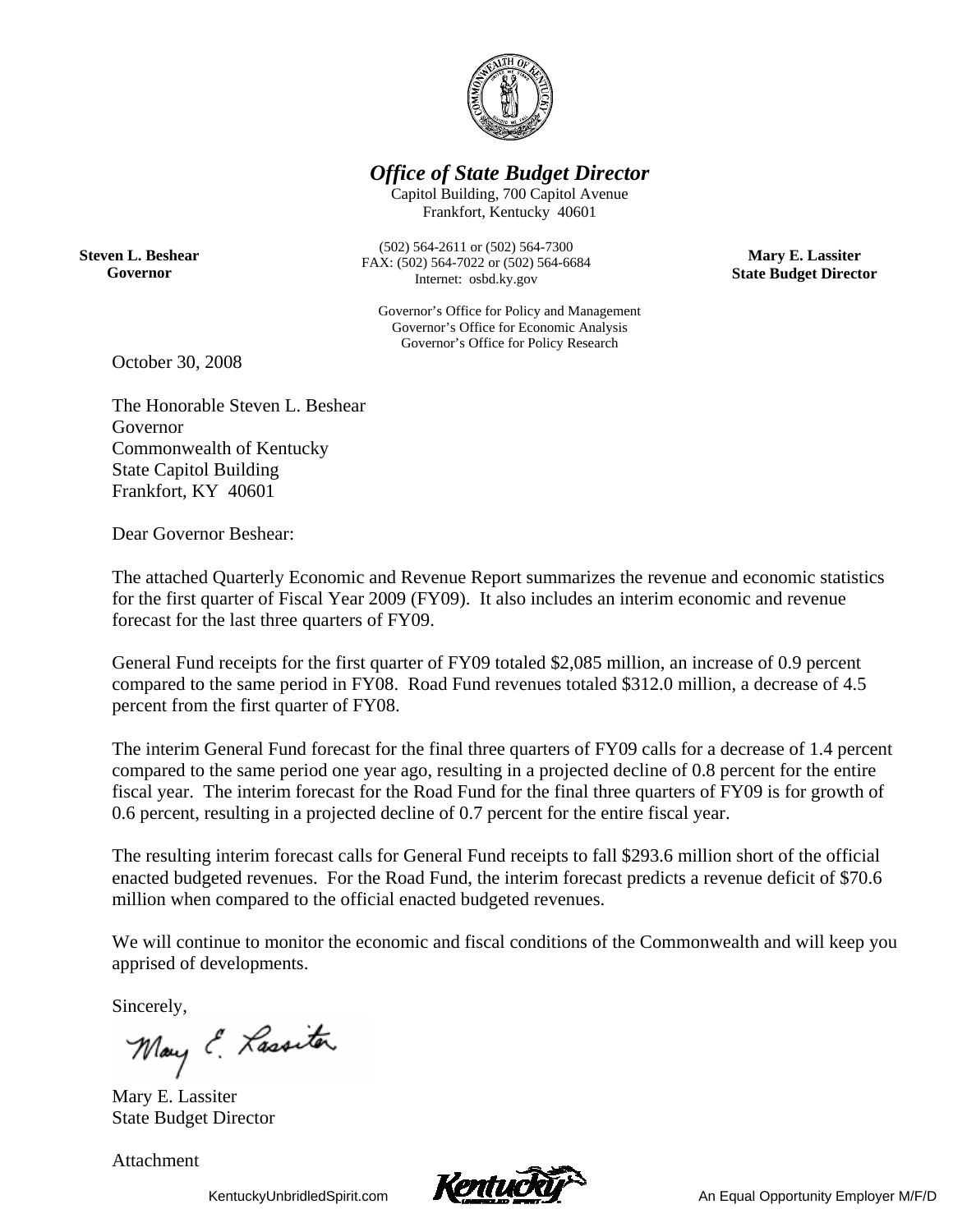### TABLE OF CONTENTS

|   | 5  Revenue Receipts - First Quarter 2009  |
|---|-------------------------------------------|
|   |                                           |
|   |                                           |
| 9 |                                           |
|   |                                           |
|   |                                           |
|   | 19  Appendix: First Quarter 2009 Receipts |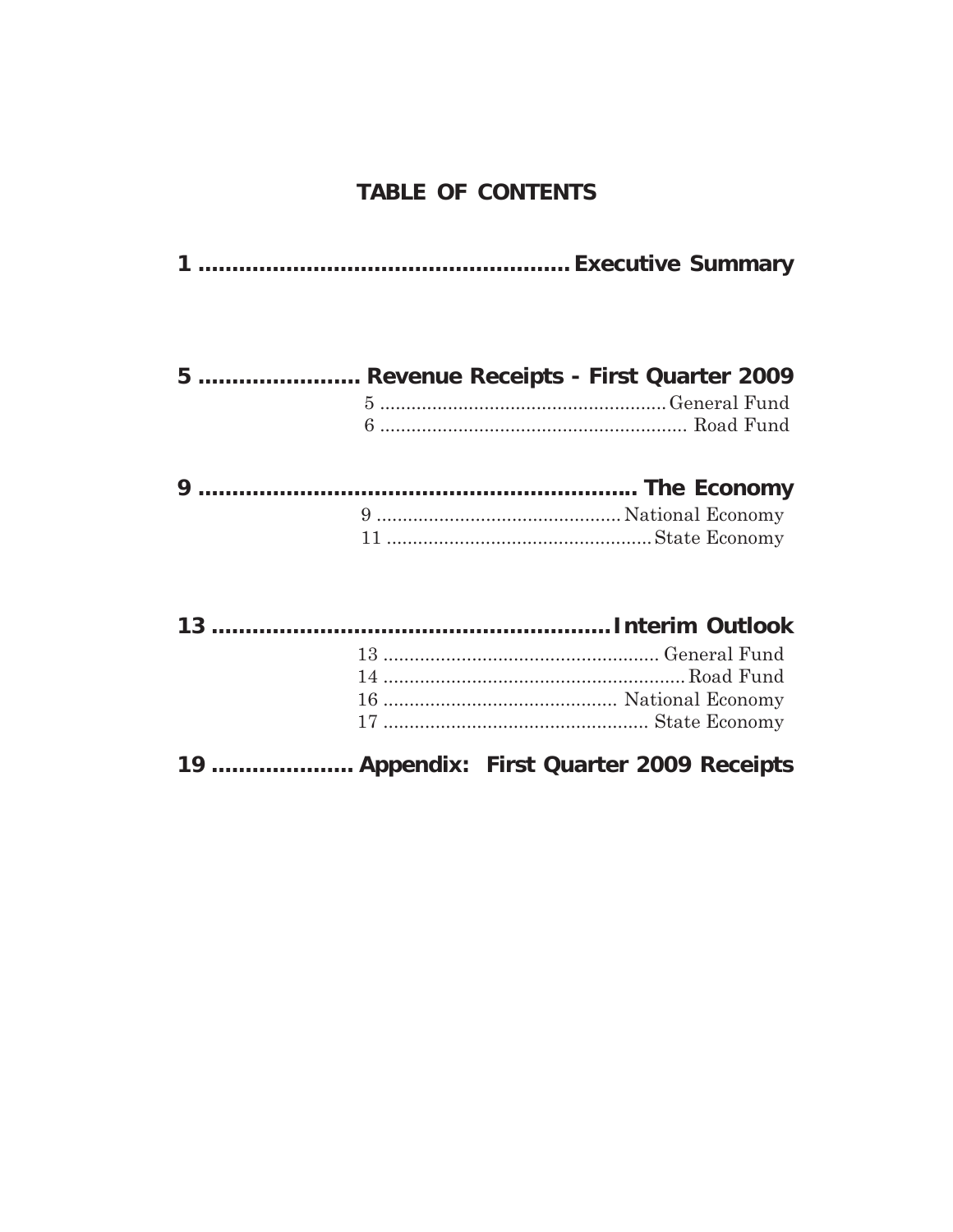



General Fund receipts totaled \$2,085 million in the first quarter of Fiscal Year 2009 (FY09), increasing 0.9 percent from the same quarter in FY08. The 0.9 percent growth corresponds to \$17.8 million in revenue growth compared to FY08. Total Road Fund receipts for the quarter were \$312.0 million in FY09 versus \$326.7 million in FY08. The computed growth rate for the quarter was -4.5 percent, which computes to a shortfall of \$14.7 on a quarterover-quarter basis.

Both the Kentucky General Fund and Road Fund were adversely impacted by a markedly slower state and national economy. The quarter began in July with record-high nominal fuel prices, triggering a demand-side slowdown and a reduction of disposable income for consumers. As the quarter progressed, the economy was rocked by worries of a severe meltdown in the nation's credit markets. The ripple effect from the systemic weakness in the financial sector and corresponding market collapse was a further reduction in aggregate demand and significant reductions in credit available for businesses and consumers. As the quarter ended, markets remained volatile and the underlying economic conditions continued to weaken.

Despite a recent decline in the price of oil and gasoline at the pump, employment growth continues to decline, claims for unemployment insurance have risen and consumer sentiment wanes.

Even with the weakness in the national economy, Kentucky was able to post positive revenue growth in the first quarter. The sales and use tax increased 3.2 percent, the individual income tax grew at a rate of 6.6 percent, and the coal severance tax ballooned to 36.0 percent growth on the strength of historically high coal prices. The coal severance tax grew \$19.2 million for the quarter, an amount greater than the \$17.8 million in the aggregate General Fund growth. Property taxes also had a strong quarter with 8.4 percent growth. These favorable accounts were tempered significantly by a large reduction in the corporation income tax, which fell \$81.6 million for the quarter – a 49.8 percent rate of decline. In comparison, Tennessee's business excise and franchise taxes fell 23.6 percent and Indiana's corporation income tax fell over 26 percent over the same period.

States with a concentration in energy extraction or mining have seen their revenues hold up much better than states without a significant presence in these industries. However, states with a major manufacturing presence, especially automobile manufacturing, have had relatively poor revenue collections. Kentucky falls into both categories with a major presence in coal mining and in automobile manufacturing. This economic diversity, coupled with a relatively broad tax base, has manifested in positive revenue growth in the first quarter of FY09 while other states have posted negative growth.

Road Fund receipts depend heavily upon the motor fuels taxes and the motor vehicle usage tax (the 6.0 percent transactions tax on the sale of new and used vehicles). Motor fuels tax receipts decreased 1.4 percent during the first quarter of FY09. Receipts were \$158.0 million as compared to \$160.2 million collected during the first quarter of last year.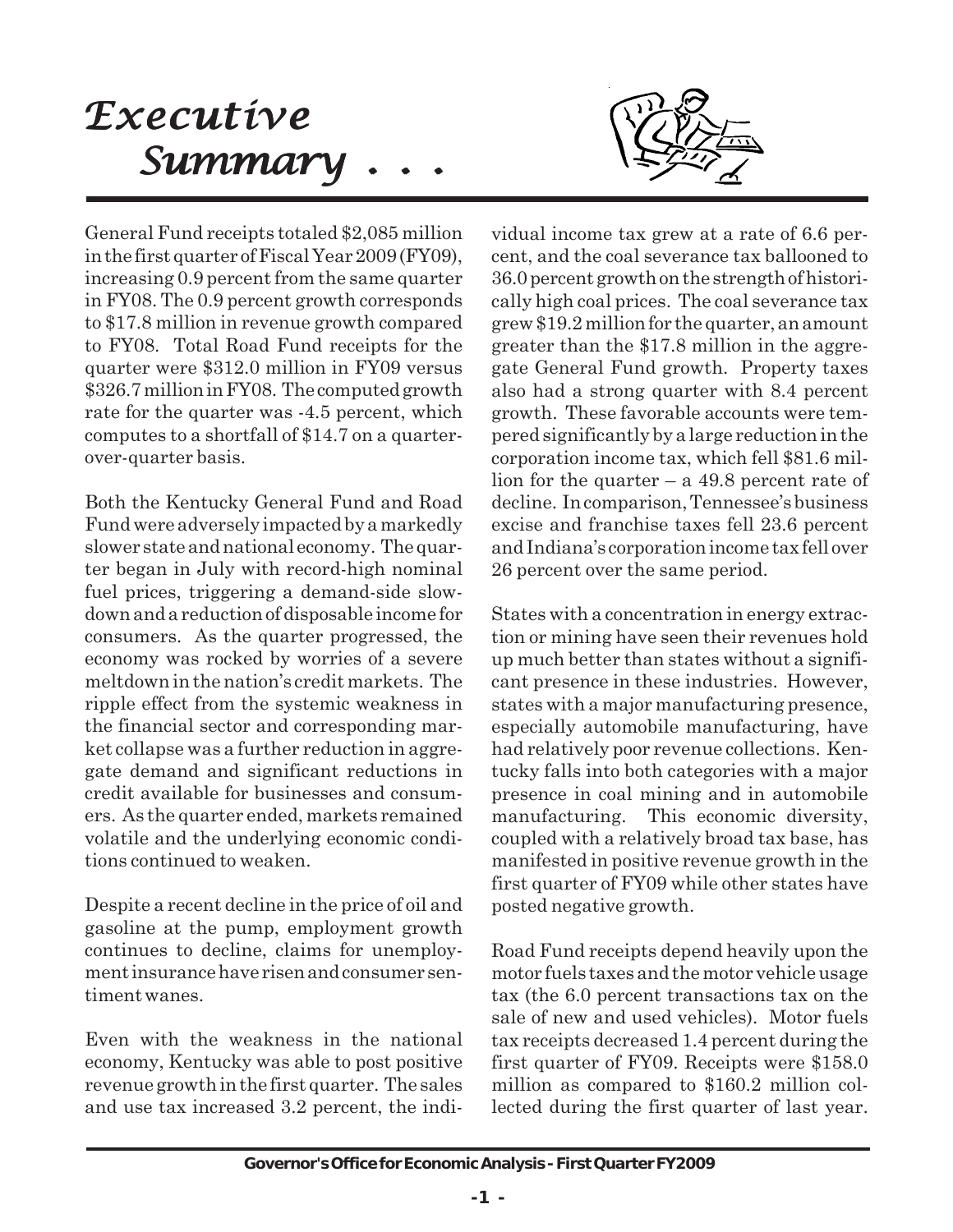Motor fuels tax revenues were affected by a decline in motor fuels consumption, more than offsetting the statutory increase in the tax rate. The tax rate on gasoline increased 7.1 percent from 21.0 cents per gallon to 22.5 cents per gallon in July 2009, pursuant to a statutory recalculation of the weighted wholesale price of gasoline. Declining fuels revenue in the first quarter implies that fuel consumption fell more than the 7.1 increase in the gasoline tax rate.

Motor vehicle usage tax receipts also fell in the first quarter of FY09 at a rate of 9.2 percent. This account has been heavily impacted by the poor economy. High fuel prices have driven businesses and consumers away from larger, expensive and less fuel efficient vehicles in favor of smaller, less expensive and more efficient ones. A weakening labor market, along with tighter lending policies due to the credit crunch, have depressed motor vehicle usage tax collections and will continue to be a drag on collections through the forecasting horizon.

The interim forecast for the General Fund expects revenues to decline 1.4 percent over the remaining three quarters of FY09. Total revenues for the current fiscal year are expected to be \$8,592.4 million, which computes to a growth rate of -0.8 percent. The interim General Fund forecast for FY09 calls for \$293.6 million less revenue than the official budgeted estimate that was based on the modified Consensus Forecasting Group estimate of January 2008.

Among the major accounts, the outlook for the last three quarters of FY09 is for sales and use taxes to increase by 0.5 percent. The individual income tax and corporation income tax are both projected to decline as the economy continues to weaken. For the year, sales tax growth is expected to be 1.2 percent, individual income taxes are forecasted to decline by 2.1 percent, and the corporation income tax and LLET portion of the General Fund are projected to decrease by 21.0 percent. Compared to budgeted levels, the sales and use tax is \$65.6 million lower, individual income tax is down \$61.3 million, and corporate taxes will plummet \$200.7 million in the current fiscal year.

One bright spot is the expected strong growth in coal severance tax. Though energy prices are receding, most of the sale of coal is contract-based and these contracts were locked in before the price decline. Coal severance taxes are expected to be up 20.0 percent for the last three quarters of FY09 for an annual increase of 23.6 percent.

Property tax revenue is expected to be 4.9 percent higher for the next three quarters and the lottery revenues will be up by 6.5 percent. The full year growth rate for property taxes and the lottery are estimated to be 5.3 percent and 5.9 percent, respectively. The relatively strong growth in the lottery dividend is from the legislative mandate that requires an additional \$7.0 million in return from the Kentucky Lottery Corporation.

The interim outlook for the Road Fund anticipates an increase in revenue of 0.6 percent for the next three quarters. This represents a FY09 decrease of \$70.6 million from budgeted revenues. Fuel taxes are expected to increase by 7.1 percent from October to June as lower fuel prices spur greater consumption. Tightened credit and a weak economy are expected to cause a decline of 7.3 percent in the motor vehicle usage tax. The decline for the full year is expected to average 7.9 percent. Investment income should fall by 49.2 percent due to lower fund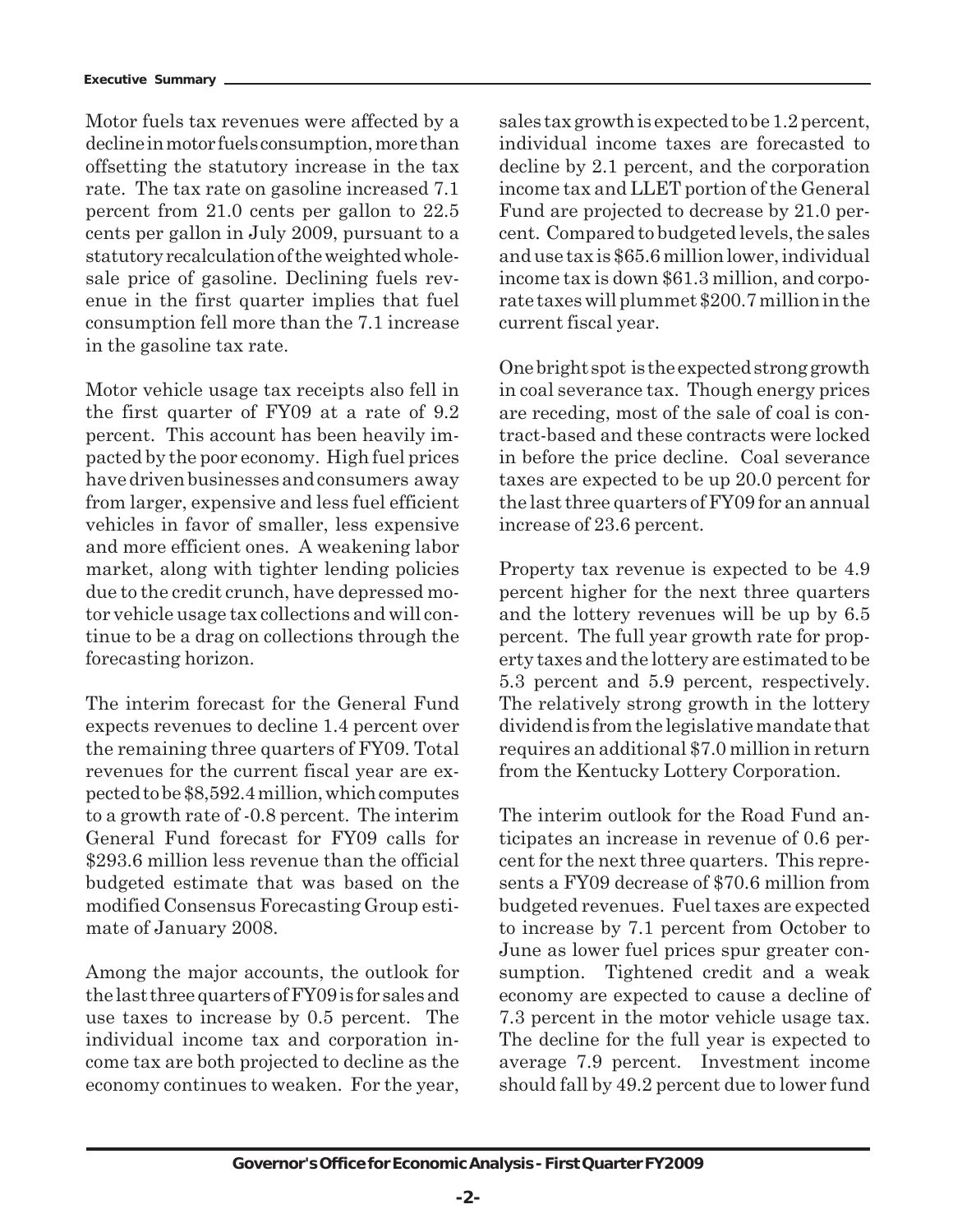balances. All other revenues should combine for a growth of 3.7 percent during the last nine months of FY09.

The outlook for the national and state economies is recessionary. Real GDP is expected to decline in two of the next three quarters bringing the average growth in GDP to just

rest line months of 1 100.<br>
cent. In Kentucky, the prognosis is only 0.1 percent. U.S. personal income is expected to increase by 3.1 percent and nonfarm employment is forecasted to contract by 1.0 permarginally better. Personal income is expected to rise by 3.4 percent, with nonfarm employment declining by 15,900 jobs or 0.8 percent.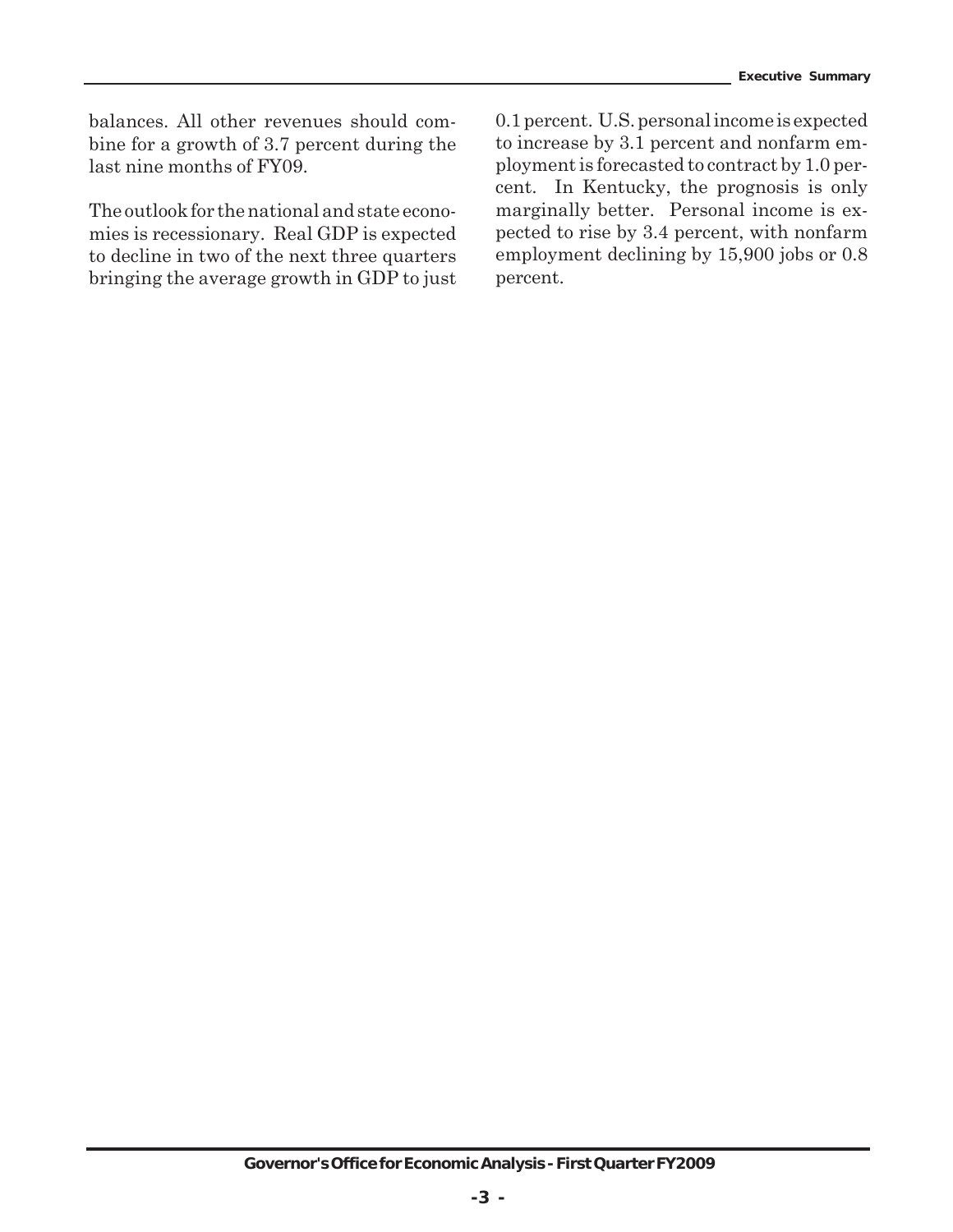This page intentionally left blank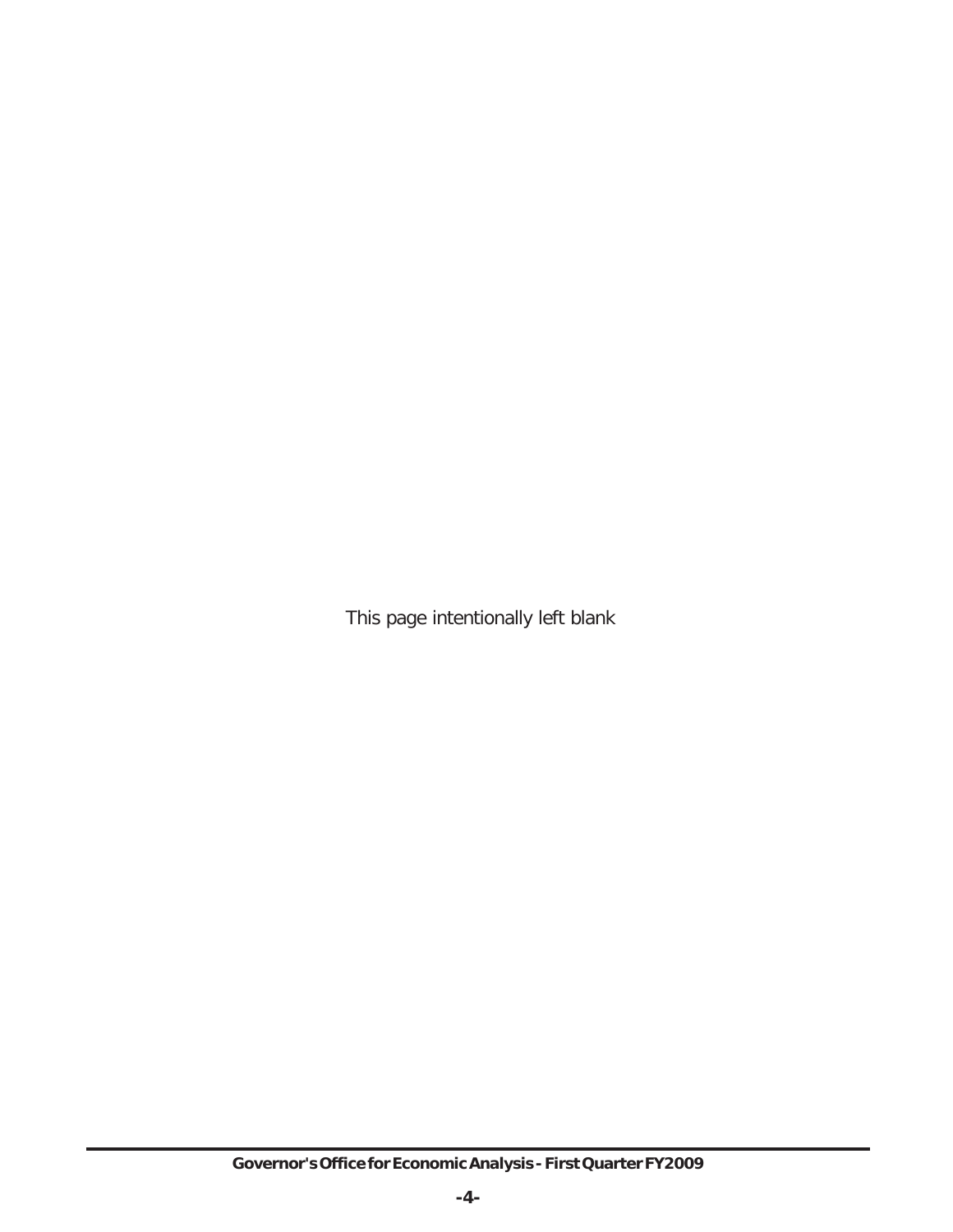## **Quarterly Economic & Revene Report First Quarter 2007** *Receipts . . . Receipts . . . Revenue Revenue*



#### **GENERAL FUND**

General Fund receipts in the first quarter of FY09 totaled \$2,085 million compared to \$2,067 million in the first quarter of FY08, for a net gain of \$17.8 million and growth of 0.9 percent. Collections in the major revenue categories are shown in summary form in Table 1. Detailed information on these and other accounts is available in the Appendix.

Receipts in the first quarter of FY09 reflected the poor economic conditions in the U.S. and Kentucky. Weak employment data, higher gasoline prices, and lower aggregate demand have all negatively impacted state revenues.

| Table 1<br><b>Summary General Fund Receipts</b><br><b>First Quarter, FY09</b><br>$(mil$ \$) |                               |             |                      |                           |  |  |
|---------------------------------------------------------------------------------------------|-------------------------------|-------------|----------------------|---------------------------|--|--|
|                                                                                             | <b>FY09</b>                   | <b>FY08</b> | Diff<br>$\mathbf{B}$ | <b>Diff</b><br><u>(%)</u> |  |  |
| Sales and Use                                                                               | 751.4                         | 728.2       | 23.2                 | 3.2                       |  |  |
| Individual Income                                                                           | 53.9<br>876.7<br>822.7<br>6.6 |             |                      |                           |  |  |
| Corp Inc. & LLET                                                                            | 94.3                          | 182.6       | $-88.3$              | $-48.4$                   |  |  |
| Coal Severance                                                                              | 72.7                          | 53.4        | 19.2                 | 36.0                      |  |  |
| <b>Tobacco Taxes</b>                                                                        | 43.7                          | 46.1        | $-2.4$               | $-5.2$                    |  |  |
| Property                                                                                    | 63.8                          | 58.8        | 4.9                  | 8.4                       |  |  |
| Lottery                                                                                     | 43.0                          | 41.5        | 1.5                  | 3.6                       |  |  |
| Other                                                                                       | 139.4                         | 133.8       | 5.7                  | 4.2                       |  |  |
| <b>TOTAL</b>                                                                                | 2,084.9                       | 2,067.1     | 17.8                 | 0.9                       |  |  |

The **sales and use tax** had moderate growth of 3.2 percent in the first quarter of FY09. Receipts of \$751.4 million compare to the \$728.2 million collected in the first quarter of FY08.

**Individual income tax** receipts grew 6.6 percent in the first quarter of FY09. Receipts of \$876.7 million were \$53.9 million more than was collected in the first quarter of the previous fiscal year due to strength in declaration payments and withholding collections.

**Corporation income tax** collections posted a decrease of 49.8 percent, or \$81.6 million, during the first quarter of FY09. Receipts totaled \$82.4 million compared to the \$164.0 million received a year earlier. Factors contributing to this decline include the effects of recent law changes, the presence of losscarryforwards, and the expectations of lower future profits.

The **limited liability entity tax (LLET)** saw a decrease in tax collections in the first quarter of FY09 when compared to FY08. Total collections in the current fiscal year totaled \$11.9 million and compare to revenues of \$18.6 million in the same period a year earlier.

The **coal severance tax** continued its recent trend of very strong growth in the first quarter, increasing 36.0 percent. Coal prices have remained strong in recent months, thereby increasing the value of coal being severed in Kentucky. Receipts of \$72.7 million compare to \$53.4 million collected in the first quarter of FY08.

**Tobacco taxes** fell in the first quarter with receipts of \$43.7 million which were 5.2 percent less than collected one year earlier. Cigarette taxes included in the General Fund in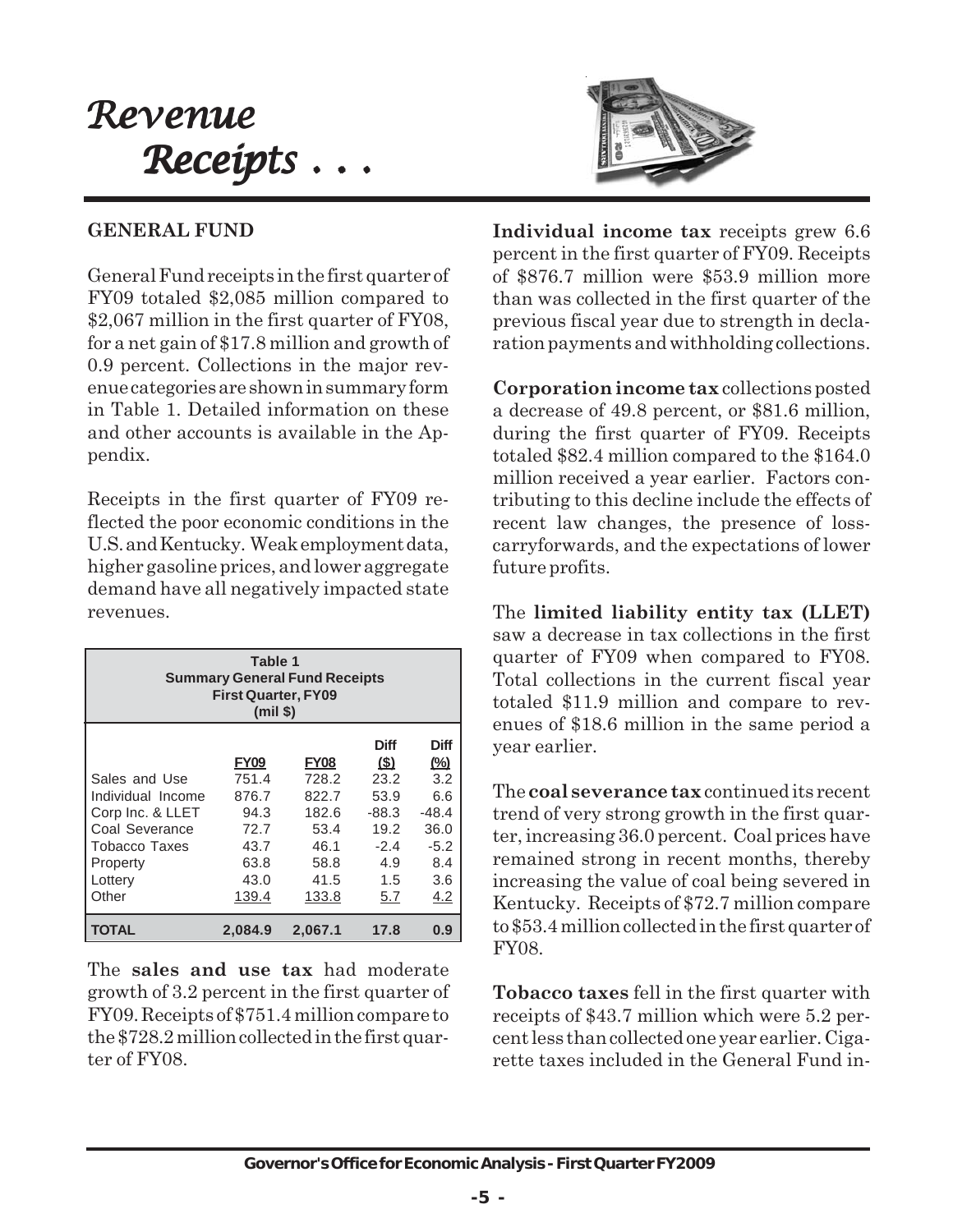clude the cigarette excise tax, the 26-cent per pack surtax, and taxes on other tobacco products (e.g., cigars, pipe tobacco, chewing tobacco, and snuff) as well as cigarette rolling papers.

**Property taxes** were up by 8.4 percent in the first quarter of FY09 due to strength in the tangible property account. Collections of \$63.8 million compare to \$58.8 million received in the first quarter of the prior fiscal year.

**Lottery receipts** increased by 3.6 percent in the first quarter of FY09 with revenues of \$43.0 million.

The **"Other" category** represents the remaining accounts in the General Fund, and collections in this account increased 4.2 percent with receipts of \$139.4 million.

Figure 1 details the composition of first-quarter General Fund receipts by tax type. Seventy-eight percent of General Fund revenues were collected in the areas of the individual income tax and the sales tax. The next largest source of revenue was the "Other" account at seven percent. The major components in this category include inheritance taxes, insurance premium taxes, beer wholesale taxes, telecommunications taxes, and the natural gas severance tax. Coal severance and property taxes each accounted for three percent of the total while tobacco taxes and lottery receipts each accounted for two percent of the revenues. Finally, the LLET accounted for one percent of the General Fund.

#### **Figure 1 First Quarter, FY09 General Fund Receipts** LLET 1% Coal Severance 3% Tobacco Taxes 2% **Individual Income 42%** Lottery 2% **Other** 7% **Sales and Use** Corporation Income **1** 36% 4% Property 3%

#### **ROAD FUND**

The Road Fund fell by 4.5 percent in the first quarter of FY09. Receipts totaled \$312.0 million compared to the \$326.7 million received in the first quarter of the last fiscal year. Summary data are contained in Table 2 and detailed data are shown in the Appendix.

**Motor fuels and motor fuels use tax** receipts decreased 1.4 percent during the first quarter of FY09. Receipts were \$158.0 million and compare to \$160.2 million collected during the first quarter of last year. Motor fuels tax revenues were affected by a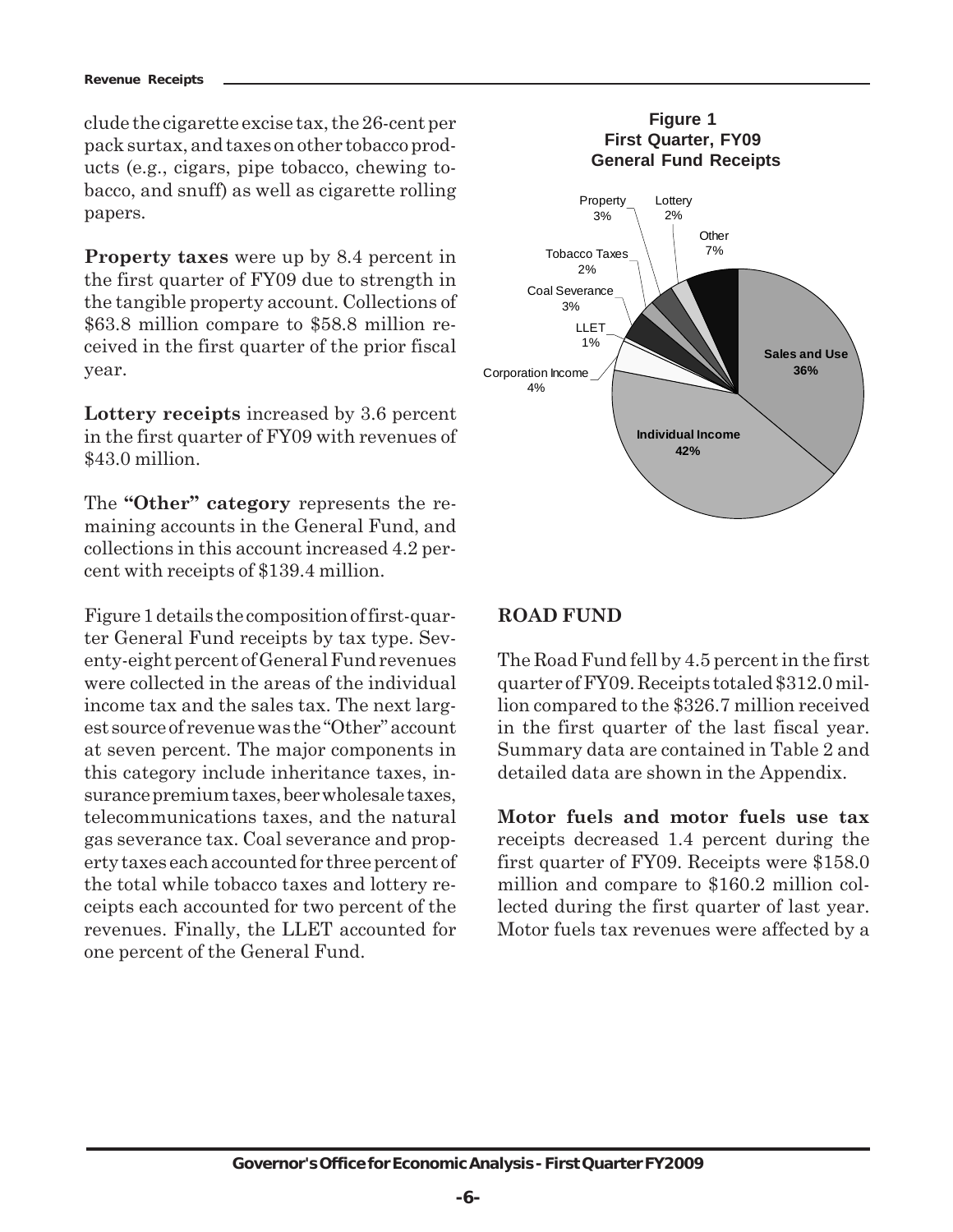from that in effect in the previous fiscal year. decline in motor fuels consumption which failed to offset the increase in the tax rate

**Motor vehicle usage tax** receipts fell by 9.2 percent during the first quarter reflecting fewer vehicle sales resulting from uncertainty in the labor market and tighter credit conditions. Receipts were \$100.0 million compared to \$110.2 million collected during the same period last year.

**Motor vehicle license tax** receipts fell by 4.8 percent during the first quarter of FY09. Receipts of \$17.6 million compare to \$18.5 million received during the first quarter of FY08.

| Table 2<br><b>Summary Road Fund Receipts</b><br><b>First Quarter, FY09</b><br>$(mil$ \$) |             |             |                 |             |  |
|------------------------------------------------------------------------------------------|-------------|-------------|-----------------|-------------|--|
|                                                                                          | <b>FY09</b> | <b>FY08</b> | Diff<br>$\circ$ | Diff<br>(%) |  |
| l Motor Fuels                                                                            | 158.0       | 160.2       | $-2.2$          | $-1.4$      |  |
| Motor Vehicle Usage                                                                      | 100.0       | 110.2       | $-10.2$         | $-9.2$      |  |
| Motor Vehicle License                                                                    | 17.6        | 18.5        | $-0.9$          | $-4.8$      |  |
| Motor Vehicle Operators                                                                  | 4.3         | 4.0         | 0.2             | 6.2         |  |
| Weight Distance                                                                          | 20.7        | 22.1        | $-1.3$          | $-6.1$      |  |
| Investment Income                                                                        | 2.7         | 3.4         | $-0.7$          | $-19.8$     |  |
| l Other                                                                                  | 8.7         | 8.3         | 0.4             | 4.7         |  |
| <b>TOTAL</b>                                                                             | 312.0       | 326.7       | -14.7           | -4.5        |  |

**Motor vehicle operators' license fees** totaled \$4.3 million, a 6.2 percent increase compared to the level observed a year ago.

**Weight distance tax** receipts of \$20.7 million fell by 6.1 percent compared to receipts of \$22.1 million during the first quarter of last year.

**Investment income** fell by 19.8 percent in the first quarter due to lower investment balances. Receipts of \$2.7 million for FY09 are much lower compared to \$3.4 million in the first quarter of FY08.

The remainder of the accounts in the Road Fund combined for an increase of 4.7 percent.

Receipts for the **"Other" category** totaled \$8.7 million during the first quarter, compared to \$8.3 million in the first quarter of FY08.

Figure 2 details the composition of Road Fund revenues by tax type in the first quarter of FY09. Motor fuels taxes and motor vehicle usage taxes comprised 82 percent of Road Fund revenues in the first quarter. The next-largest source of revenue was the weight distance tax with seven percent, followed by motor vehicle license with six percent. The "Other" category accounted for three percent, while motor vehicle operators' license fees and investment income comprised one percent each.



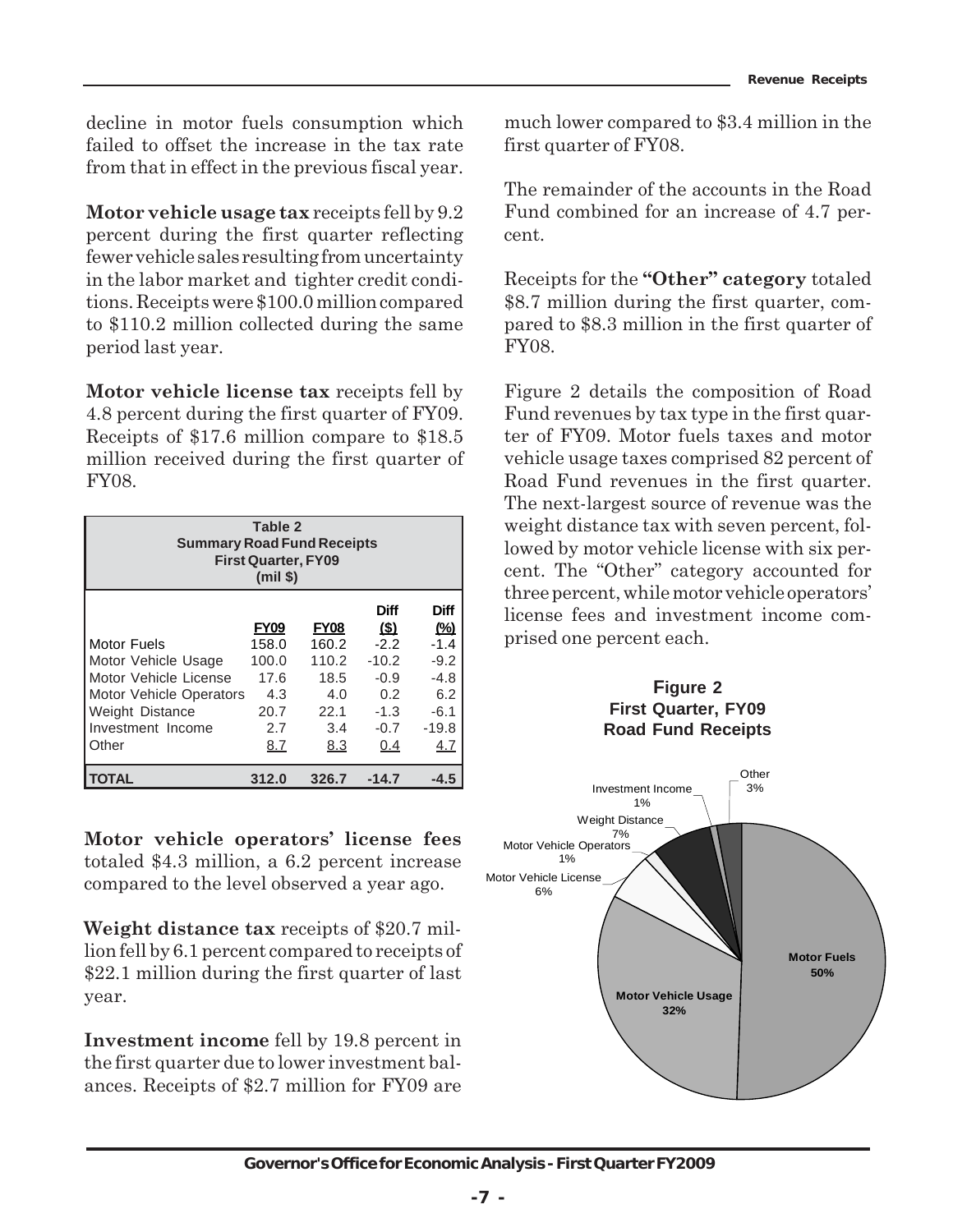This page intentionally left blank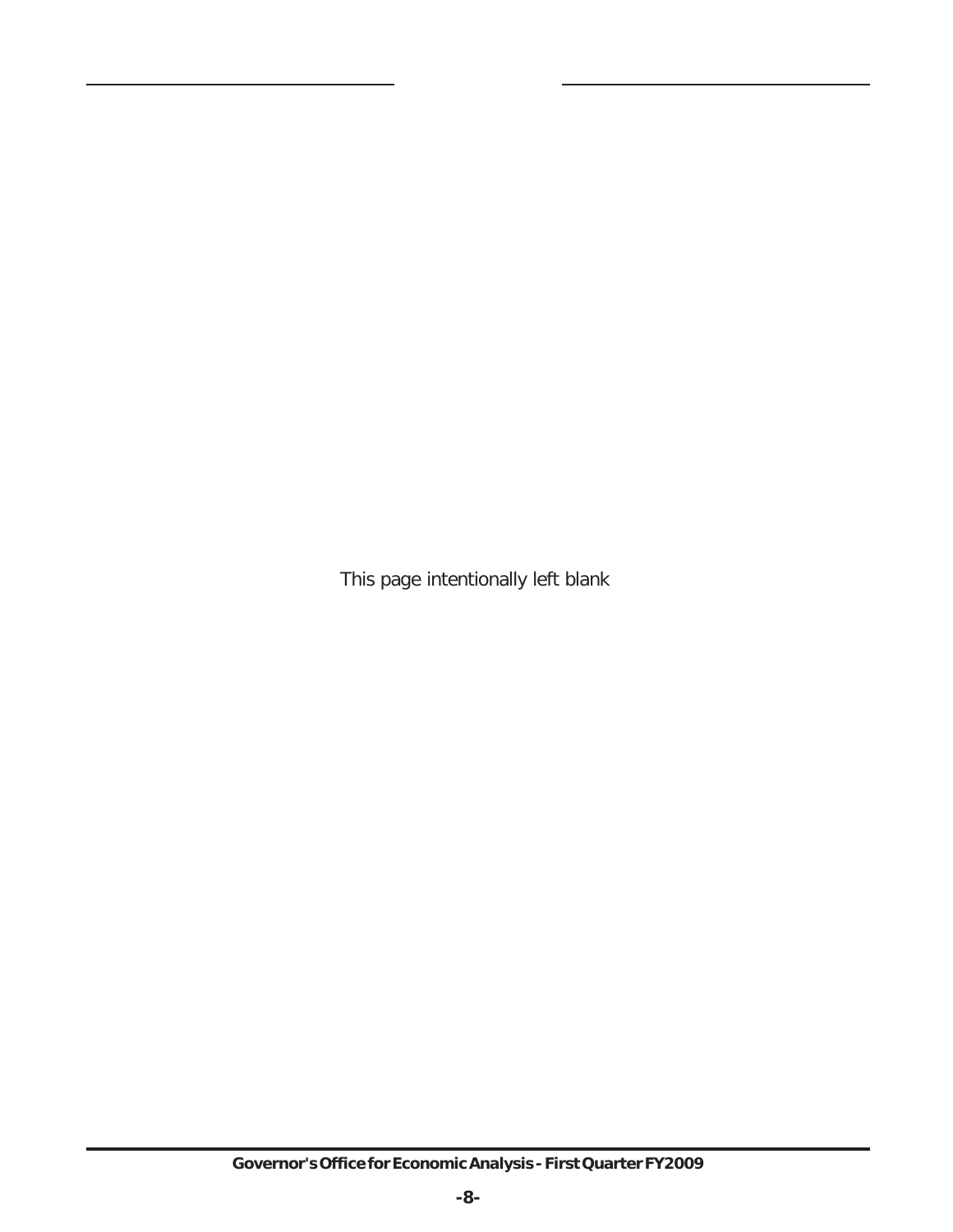# **Quarterly Economic & Revene Report First Quarter 2007** *Economy . . . . Economy . . The*



#### **First Quarter, FY09**

*The current slowdown has not been officially labeled a recession. That's principally because the official arbitration body, the National Bureau of Economic Research, doesn't announce a recession until a year after it has begun. Both employment and output have contracted as the economy adjusts to the new paradigm of tight credit and low aggregate demand. Kentucky had avoided the strong winds of change until September when employment contracted and the unemployment rate climbed to 7.1 percent.*

#### **NATIONAL ECONOMY**

The broadest measure of economic performance is real gross domestic product (GDP), an inflation-adjusted measure of the total output of goods and services produced in the United States. Real GDP growth is typically reported as a seasonally adjusted annual rate that compares consecutive quarters. On that basis real output has shrunk by 0.2 percent (comparing April-June to July-September 2008) in contrast to a robust increase of 4.8 percent a year ago. In analyzing revenue growth it is more appropriate to compare data to the same quarter a year ago. On that basis when the first quarter output for FY09 is compared to the same quarter a year ago the situation is different: real GDP increased by 0.8 percent compared to 2.8 percent in FY08.

There are four broad components of the economy that drive overall growth: consumption, investment, government spending, and net exports. Consumption is by far the largest component accounting for about 70 percent of the total. Consumer concern about the economy and the future can be seen in the sharp drop in aggregate demand. When adjusted for inflation consumption grew by just 0.1 percent in the first quarter compared to 2.9 percent a year ago. The worsening credit crisis squelched the purchase of durable goods resulting in a contraction of 5.6 percent in the first quarter of FY09 compared to an increase of 5.1 percent a year ago. The purchase of motor vehicles and parts decreased by 15.8 percent as banks tightened their loan standards. The consumption of nondurable goods decreased by 0.3 percent compared to an increase of 2.4 percent a year ago.

Total investment comprises close to 15.0 percent of real GDP and is usually sensitive to both interest rates and future expansion opportunities. The investment component of GDP declined for the eighth straight quarter—down 8.2 percent in the first quarter compared to a fall of 4.1 percent a year ago. Given the problems arising from subprime lending and the overbuilt housing market it is not surprising that residential fixed investment component was down for the thirteenth straight quarter.

Government spending constitutes 17 percent of GDP and was up 2.2 percent, led by a surge in defense outlays (up 4.1 percent). State and local government revenues haven't fared well and were up just 1.3 percent in the first quarter compared to a gain of 2.3 percent a year ago.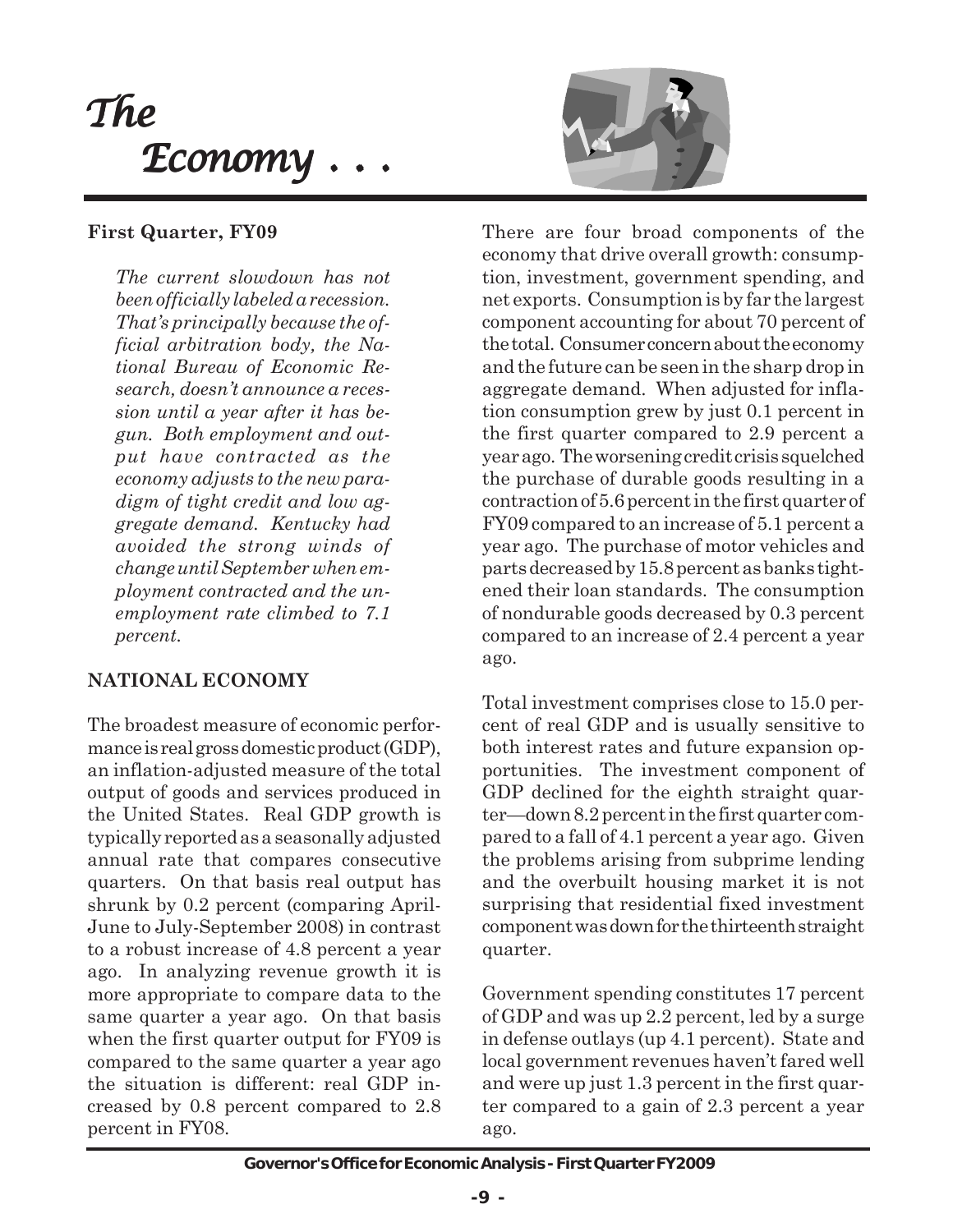The final component of GDP is net exports: the difference between exports and imports. As a result of the financial crisis the dollar regained its primacy as a safe currency and gained 15.6 percent against the currency of our major trading partners. This automatically made imports cheaper and increased the cost of U.S. goods to foreign buyers. However, the sudden onset of the crisis meant that the market had little time to adjust to the renewed strength of the dollar, and in the short-run trade continued as if the dollar was still weak. Given this anomaly imports declined by 3.0 percent and exports grew 8.4 percent.

Industrial production was down 2.3 percent, after rising by 1.8 percent in the same quarter a year ago. Output in coal mining was flat in contrast to a 0.2 percent decline a year ago.

The University of Michigan Consumer Sentiment Index has been going down for the last seven quarters. It has slid from a high of 85.7 in FY07:1 to 64.8 in FY08:1. The deterioration in consumer confidence is related to the increase in crude oil prices during the first two months of the quarter followed by the financial crisis in the last month of the quarter and the subsequent volatility in the markets.

Personal income, a measure of spending power, was \$12,254.1 billion in the first quarter, an increase of 4.5 percent over the previous year. That growth rate is very lackluster given that inflation for the same period is estimated to have been 7.0 percent.

The unemployment rate in the first quarter averaged 6.0 percent compared to 4.7 percent a year ago. Total nonfarm employment dropped by 0.2 percent to 137.4 million jobs. Manufacturing employment continued its steep rate of decline with a drop of 3.0 percent during the first quarter.

#### **Table 3 Summary US Economic Indicators First Quarter FY09**

|                                            | <b>FY08:1</b> | <b>FY09:1</b> | $%$ Chg |
|--------------------------------------------|---------------|---------------|---------|
| Real GDP (billion 2000 \$)                 | 11,625.7      | 11,722.8      | 0.8     |
| Personal Income (billion \$)               | 11,730.4      | 12,254.1      | 4.5     |
| Consumer Price Index (percent change)      | 2.8           | 7.0           |         |
| Industrial Production (percent change)     | 3.6           | $-6.6$        |         |
| Civilian Labor Force (millions)            | 153.2         | 154.7         | 1.0     |
| <b>Total Nonfarm Employment (millions)</b> | 137.8         | 137.4         | $-0.2$  |
| <b>Manufacturing Employment (millions)</b> | 13.9          | 13.4          | $-3.0$  |
| Unemployment Rate (percent)                | 4.7           | 6.0           |         |

Sources: Global Insight, Inc., and U.S. Deptartment of Commerce, BEA. Data for FY09:1 are October 2008 estimates.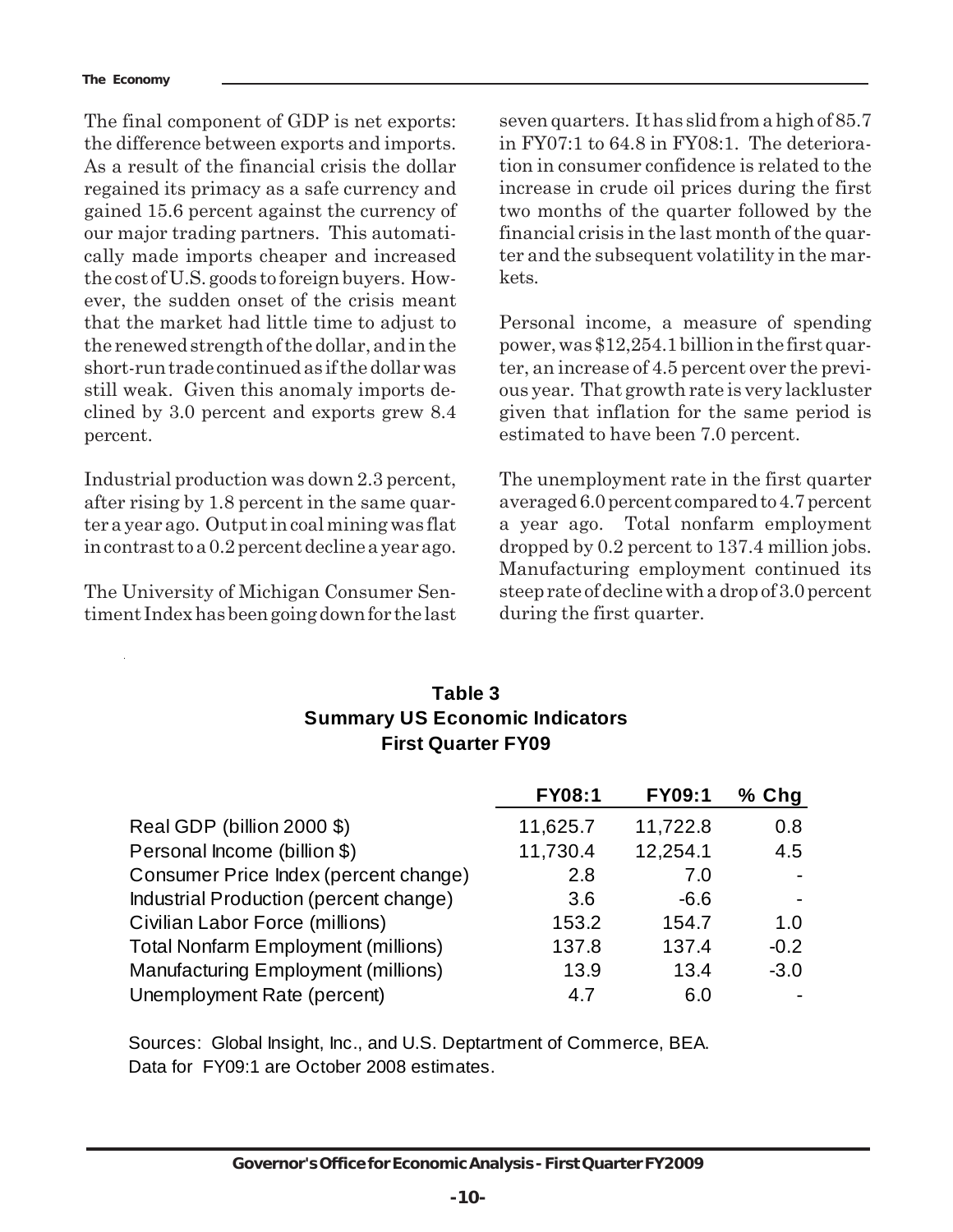#### **STATE ECONOMY**

**EXECUTE:** THE FIRST FIRST FIRST FIRST FIRST FIRST FIRST PROPERTY OF STATE AND THE STATE OF STATE OF STATE OF STATE OF STATE OF STATE OF STATE OF STATE OF STATE OF STATE OF STATE OF STATE OF STATE OF STATE OF STATE OF STAT Kentucky's personal income is estimated to an increase of 4.9 percent from a year ago. U.S. personal income grew by 4.5 percent during the same period. Wages and salaries constitute a little over half of personal income. Income derived from wages and salaries is estimated to have grown by just 4.1 percent in FY09:1, slightly higher than the national average of 3.8 percent.

Employment data is commonly used to gauge the strength of the state's economy, primarily because of its timely availability and its impact on consumer spending and confidence. Nonfarm employment in Kentucky is estimated to have increased by 8,900 jobs in the first quarter of FY09 compared to one year earlier, resulting in growth of 0.5 percent. At first glance the slight increase in employment seems to indicate that Kentucky has avoided the job loss that has plagued the national economy. Upon further analysis, state employment growth has slipped for every month of the first quarter and was negative in September. Employment growth in Kentucky had resisted falling into negative territory because of the weak dollar and the subsequent boost to manufacturing exports. However, the strength of the dollar in the current quarter and the deepening of the financial crisis have recently had a dampening effect on Kentucky nonfarm employment. Therefore, the factors that insulated the Kentucky labor force from the downward national trend are beginning to dissipate.

#### **Table 4 Selected Kentucky Economic Indicators First Quarter, FY09**

| <b>FY08:1</b> | <b>FY09:1</b> | <u>Chq</u> | <u>% Chq</u> |
|---------------|---------------|------------|--------------|
| 130.9         | 137.2         | 6.4        | 4.9          |
| 70.9          | 73.7          | 2.9        | 4.1          |
| 1,871.0       | 1,879.9       | 8.9        | 0.5          |
| 85.6          | 86.2          | 0.6        | 0.7          |
| 22.0          | 22.4          | 0.3        | 1.5          |
| 254.7         | 248.6         | $-6.1$     | $-2.4$       |
| 387.0         | 392.5         | 5.5        | 1.4          |
| 30.3          | 29.6          | $-0.7$     | $-2.3$       |
| 93.7          | 93.2          | $-0.5$     | $-0.5$       |
| 181.7         | 180.8         | $-0.9$     | $-0.5$       |
| 241.4         | 242.2         | 0.8        | 0.3          |
| 172.9         | 175.2         | 2.3        | 1.3          |
| 76.2          | 75.8          | $-0.5$     | $-0.6$       |
| 325.4         | 333.4         | 8.0        | 2.5          |
|               |               |            |              |

Note: Numbers may not add up due to rounding Sources: U.S. Department of Commerce, BEA, GOEA's Macromodel of Kentucky Forecast, October 2008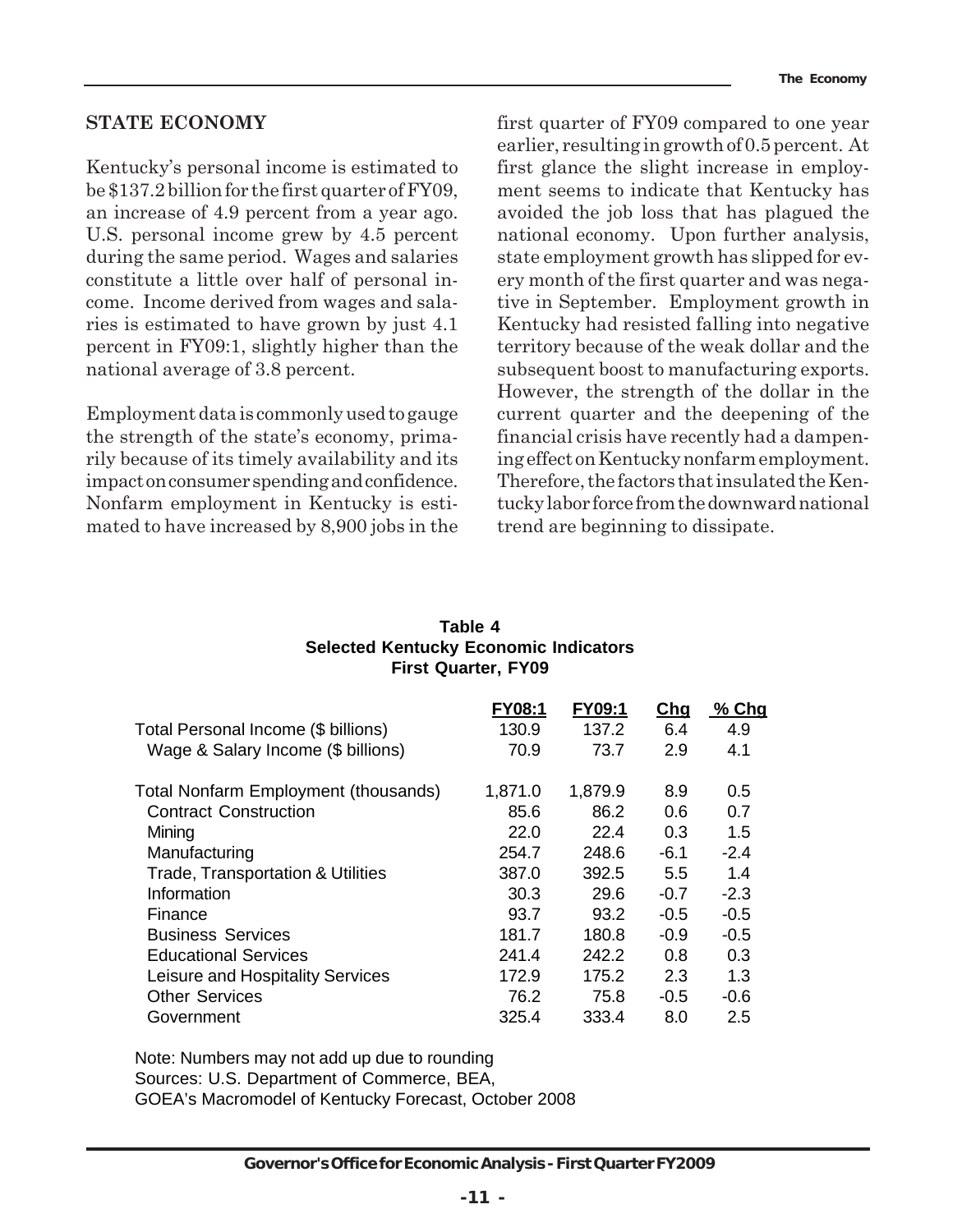The largest gain in employment was in the Government sector with a gain of 8,000 jobs. Almost all the gains were in the area of local government. In the private sector, the biggest gains were in Trade, Transportation and Utilities sector (up 1.4 percent with an increase of 5,500 jobs) and Leisure and Hospitality Services (up 1.3 percent with the addition of 2,300 jobs). Most of the gains in the latter were in the area of accommodation and food services.

The Contract Construction sector (up 0.7 percent with an increase of 600 jobs) has bucked the national trend by growing in spite of the problems associated with valuations of commercial properties and residential housing. The spurt of growth was, however, only in the first month of the quarter with declines in the next two months.

Historically the focus of Kentucky's economy has been on the manufacturing sector. It is the third largest sector in the Kentucky economy after Government and the Trade, Transportation, and Utilities sectors. Manufacturing employment accounts for about 13 percent of all nonfarm employment in Kentucky compared to 10 percent nationally. Over the last four years manufacturing employment declined sharply due to both the relocation of production facilities abroad and increased domestic productivity. During the first quarter manufacturing employment was down sharply by 2.4 percent with a loss of 6,100 jobs.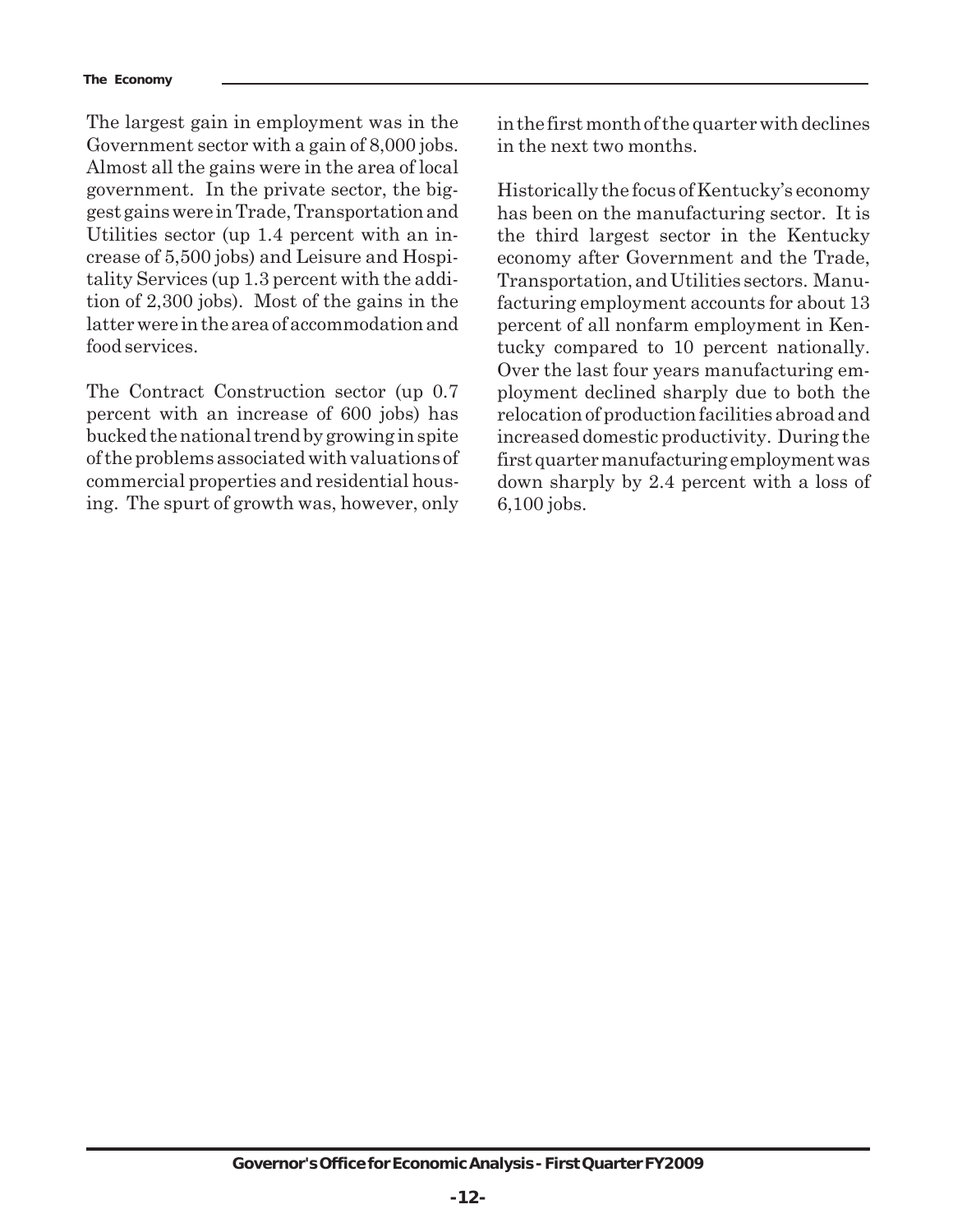## *Interim Outlook* . . .



#### **GENERAL FUND**

Projected General Fund revenues for the next three quarters of FY09 are shown in Table 5. General Fund revenues were \$2,085 million in the first quarter of FY09, a growth rate of 0.9 percent from the same period a year ago. Revenues grew slowly reflecting a softening economy. Individual income tax growth was strong as both employment and income in Kentucky were initially immune to the national economic woes.

Anticipated revenues for the last three quarters of FY09 are \$6,508 million, corresponding to a decline of 1.4 percent from the previous fiscal year. Total General Fund revenue for FY09 is estimated at \$8,592 million.

The official revised revenue estimate determined by the Consensus Forecasting Group in January 2008 and then modified by legislative action anticipated General Fund revenues of \$8,886 million for FY09. The interim forecast revenues are \$293.6 million less than the budgeted level. A weakened economic outlook precipitated by a national crisis in the financial markets has led to expectations of lower revenues for FY09 in Kentucky.

Total sales and use tax receipts for the first quarter of FY09 were \$751.4 million, representing an increase of 3.2 percent from the same period a year ago. The projected rate of growth for the remaining three quarters of FY09 is a tepid 0.5 percent. Total sales and use tax receipts for FY09 are estimated to be \$2,912 million.

The interim forecast for the individual income tax calls for a decline of 4.7 percent for the remainder of FY09, amounting to collections of \$2,535 million in the final nine

#### **Table 5 General Fund Interim Estimate (million dollars)**

|                           | <b>FY09</b><br><b>Quarter 1</b> |         | <b>FY09</b><br><b>Quarters 2, 3, &amp; 4</b> |         | <b>FY09</b><br><b>Full Year</b> |         | <b>Official</b><br><b>Budget</b> |          |
|---------------------------|---------------------------------|---------|----------------------------------------------|---------|---------------------------------|---------|----------------------------------|----------|
|                           | <b>Actual</b>                   | $%$ Chq | <b>Estimate</b>                              | $%$ Chq | <b>Estimate</b>                 | $%$ Chg | <b>Estimate</b>                  | Dif      |
| Sales & Use               | 751.4                           | 3.2     | 2.160.8                                      | 0.5     | 2,912.2                         | 1.2     | 2.977.8                          | $-65.6$  |
| Individual Income         | 876.7                           | 6.6     | 2.534.9                                      | $-4.7$  | 3.411.5                         | $-2.1$  | 3.472.8                          | $-61.3$  |
| Corporation Inc& LLET     | 94.3                            | $-48.4$ | 327.3                                        | $-6.7$  | 421.6                           | $-21.0$ | 622.3                            | $-200.7$ |
| Coal Severance            | 72.7                            | 36.0    | 215.4                                        | 20.0    | 288.1                           | 23.6    | 223.7                            | 64.4     |
| Tobacco Taxes             | 43.7                            | $-5.3$  | 129.4                                        | $-2.2$  | 173.1                           | $-3.0$  | 178.5                            | $-5.4$   |
| Property                  | 63.8                            | 8.4     | 463.4                                        | 4.9     | 527.2                           | 5.3     | 518.9                            | 8.3      |
| Lottery                   | 43.0                            | 3.6     | 155.5                                        | 6.5     | 198.5                           | 5.9     | 198.5                            | 0.0      |
| Other                     | 139.4                           | 4.2     | 520.8                                        | $-2.9$  | 660.2                           | $-1.5$  | 693.5                            | $-33.3$  |
| <b>Total General Fund</b> | 2.084.9                         | 0.9     | 6.507.5                                      | $-1.4$  | 8.592.4                         | $-0.8$  | 8.886.0                          | $-293.6$ |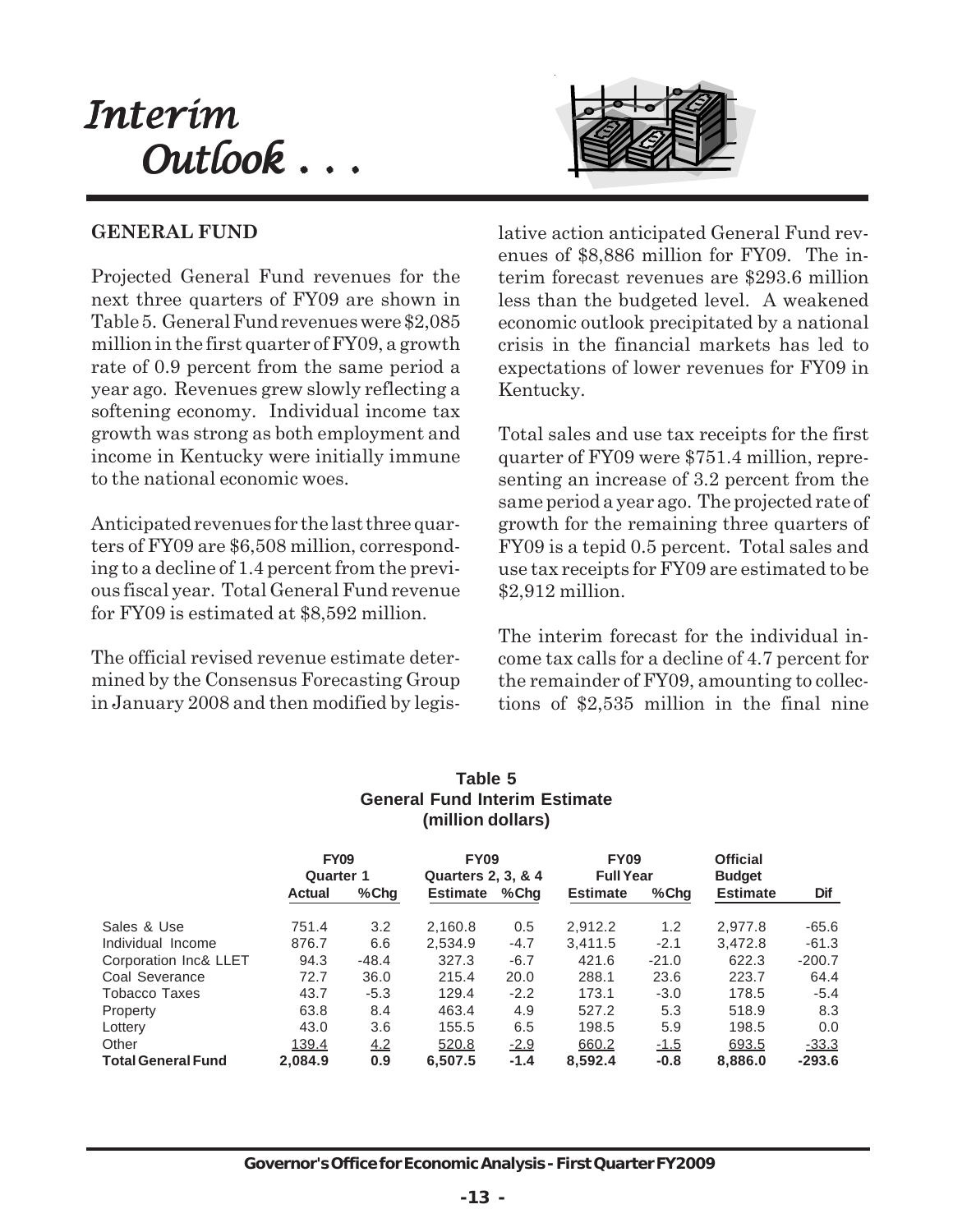months. The individual income tax grew by 6.6 percent in the first quarter of FY09, and is expected to decline by 4.7 percent during the remainder of the fiscal year. Further weakness in employment, wages and salaries, and weak aggregate demand all contribute to the lower forecasts. For the entire fiscal year, individual income tax revenues are projected to decline by 2.1 percent.

Corporation income tax revenues in FY09 are expected to decline sharply. Factors contributing to this decline include the effects of recent law changes, the presence of losscarryforwards, and the expectations of lower future profits. The outlook for the combined corporation income and limited liability entity tax projects a decrease of 6.7 percent in the final three quarters of FY09, representing collections of \$327.3 million. This brings the FY09 total to \$421.6 million, a decrease of 21.0 percent from FY08.

The coal severance tax surged in the first quarter with receipts gaining 36.0 percent from a year ago. The forecast is that coal prices will drift downward slightly over the remainder of the fiscal year. As a result, revenue from this source is projected to be up by 20.0 percent for the remaining three quarters. Overall for the fiscal year, coal severance tax receipts are expected to increase by 23.6 percent.

Tobacco taxes were down by 5.3 percent when compared to a year earlier most likely due the rise in the price of gasoline and other commodities. The outlook for the remaining nine months of the fiscal year is for \$129.4 million in revenue, which corresponds to a decline of 2.2 percent for the year. For the entire fiscal year, receipts are forecasted to drop by 3.0 percent and yield \$173.1 million in revenue. Property tax revenues totaled \$63.8 million in the first quarter of FY09, representing a growth rate of 8.4 percent from a year earlier. Receipts in property tax are sensitive to timing of payments, and in the first quarter payments of the tangible portion of telecommunications taxes grew sharply in relation to the previous year. It is expected that the remaining three quarters of FY09 will yield total property tax revenues of \$463.4 million, for an increase of 4.9 percent from the previous year. For the entire fiscal year property taxes should rise by 5.3 percent.

Lottery revenues grew by 3.6 percent in the first quarter of FY09. In the next three quarters, lottery revenues are expected to rise by 6.5 percent as the Kentucky Lottery Corporation increases its return to the General Fund in accordance with legislative mandate.

The "Other" category contains estimates for several of the smaller revenue sources not otherwise classified. The final three quarters of FY09 are expected to decline by 2.9 percent. The anticipated decrease is due to several factors: abandoned property receipts will not be as large as in the previous year, and investment income will also be lower than in the year before.

#### **ROAD FUND**

Road Fund revenues are forecasted to grow by 0.6 percent over the remaining three quarters of FY09 as shown on Table 6 below. This represents a decrease of \$70.6 million from budgeted levels. The two largest Road Fund accounts, motor fuels and motor vehicle usage, are responsible for the majority of the downward revision in the estimate.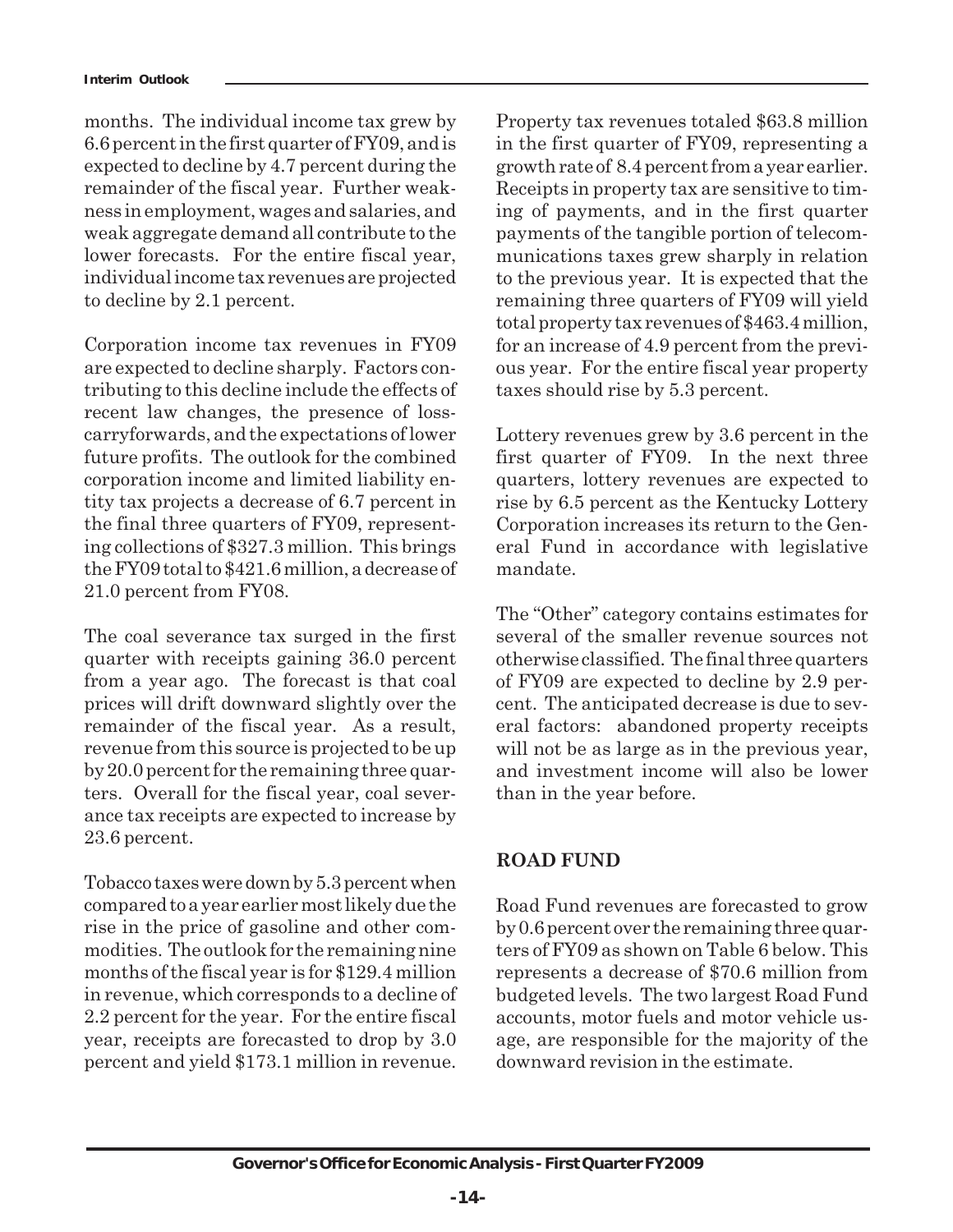forecasted gasoline prices and their effect on the Governor's Office for Economic Analysis Motor fuels tax receipts are forecasted to grow by 7.1 percent in the last three quarters of FY09. This is principally due to a change in the statutory rate of the motor fuels tax. Lower gasoline prices will spur demand and stem the decline in consumption of motor fuels. While tax receipts are expected grow relative to the final three quarters of FY08, the estimate is \$23.0 million lower than the official revenue estimate.

Motor vehicle usage tax collections are expected to fall by 7.3 percent in the final nine months of FY09. Receipts in the first quarter declined by 9.2 percent and will remain weak due to tight credit conditions and uncertainty over expected future earnings attributable to the weak labor markets.

To estimate the growth of all other components of the Road Fund, officials of the Kentucky Transportation Cabinet and staff of the Governor's Office for Economic Analysis together assessed recent growth patterns as well as administrative and statutory factors. Motor vehicle license taxes are forecasted to increase by 4.9 percent in the final three quarters of FY09. Motor vehicle operators' licenses are projected to rise by 5.7 percent in the remainder of the fiscal year. Weight distance tax revenue should fall by 2.3 percent for the remainder of the fiscal year. Investment income should fall by 49.2 percent due to lower fund balances. All other revenues should combine for a growth of 3.7 percent during the last nine months of FY09.

| Road Fund Interim Estimate<br>(million dollars) |                          |         |                                              |            |                                 |         |                                  |         |
|-------------------------------------------------|--------------------------|---------|----------------------------------------------|------------|---------------------------------|---------|----------------------------------|---------|
|                                                 | <b>FY09</b><br>Quarter 1 |         | <b>FY09</b><br><b>Quarters 2, 3, &amp; 4</b> |            | <b>FY09</b><br><b>Full Year</b> |         | <b>Official</b><br><b>Budget</b> |         |
|                                                 | <b>Actual</b>            | $%$ Chq | <b>Estimate %Chg</b>                         |            | <b>Estimate</b>                 | $%$ Chg | <b>Estimate</b>                  | Dif     |
| Motor Fuels & MF Use/Surtax                     | 158.0                    | $-1.4$  | 480.4                                        | 7.1        | 638.4                           | 4.9     | 661.4                            | $-23.0$ |
| Motor Vehicle Usage & Rental                    | 100.0                    | $-9.2$  | 273.9                                        | $-7.3$     | 373.9                           | $-7.9$  | 411.9                            | $-38.0$ |
| Motor Vehicle License                           | 17.6                     | $-4.8$  | 78.7                                         | 4.9        | 96.3                            | 3.0     | 109.5                            | $-13.2$ |
| <b>Motor Vehicle Operators</b>                  | 4.3                      | 6.2     | 12.0                                         | 5.7        | 16.3                            | 5.8     | 15.5                             | 0.8     |
| Weight Distance Tax/Surtax                      | 20.7                     | $-6.1$  | 60.9                                         | $-2.3$     | 81.6                            | $-3.3$  | 85.9                             | $-4.3$  |
| Investment                                      | 2.7                      | $-19.8$ | 8.2                                          | $-49.2$    | 10.9                            | $-44.1$ | 5.8                              | 5.1     |
| Other                                           | <u>8.7</u>               | 4.7     | 28.1                                         | <u>3.7</u> | 36.8                            | 4.0     | 34.8                             | 2.0     |
| <b>Road Fund</b>                                | 312.0                    | $-4.5$  | 942.2                                        | 0.6        | 1.254.2                         | $-0.7$  | 1.324.8                          | $-70.6$ |

### **Table 6 Road Fund Interim Estimate**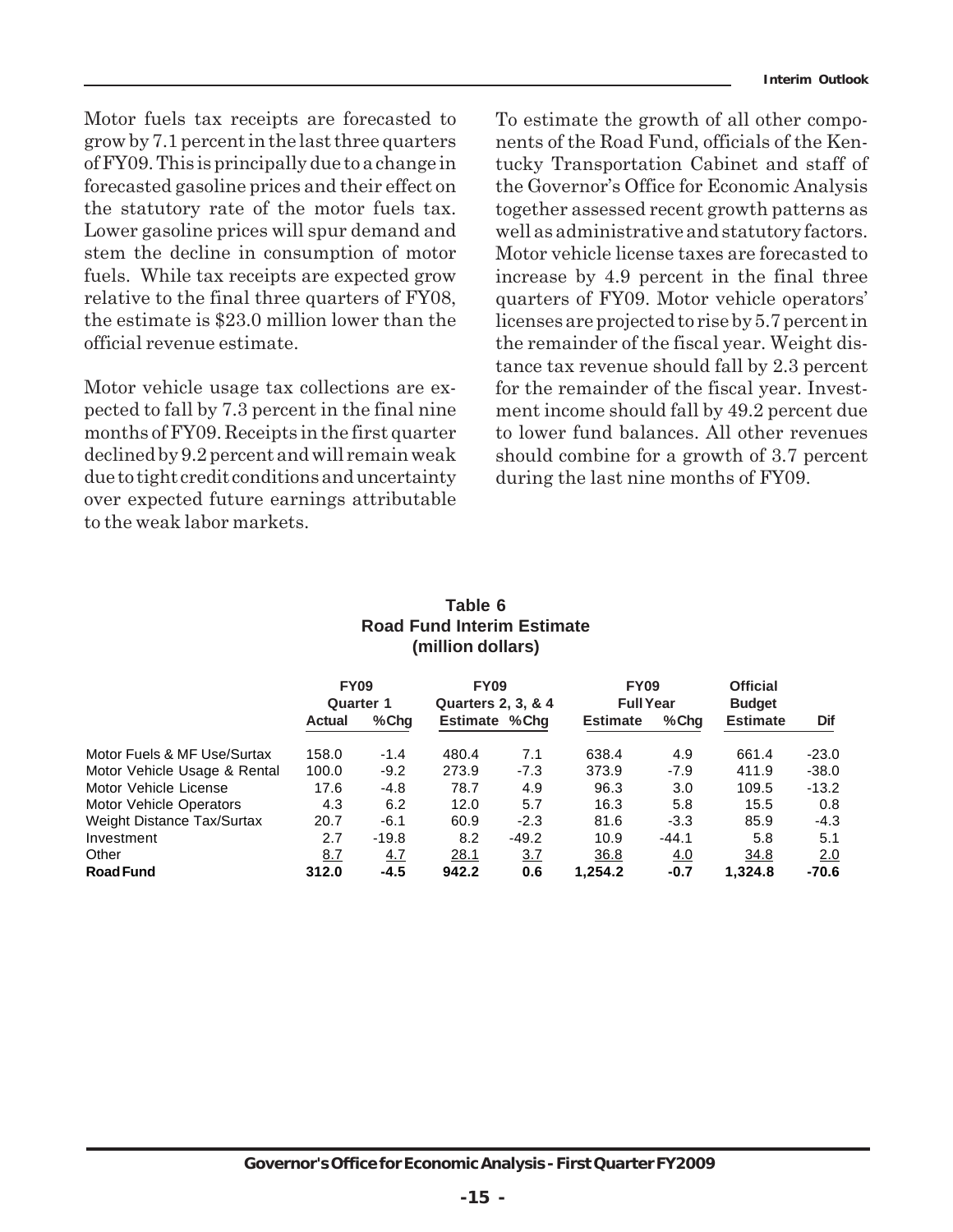#### **NATIONAL ECONOMY**

The economic forecast for the next three quarters includes two negative quarters. Though it is too early to call it a recession the downturn does fit the rule-of-thumb convention: at least two consecutive quarters of contraction in real output. The downward shift is a result of the collapse of the housing and credit markets. Overall real GDP is expected to show a gain of just 0.1 percent from a year ago during the October-to-June period of FY09. This is substantially lower than the 2.3 percent growth experienced in the same period in FY08.

Consumption has always been a major driver of the national economy. Consumer expenditures constitute 70 percent of real GDP. Over the last three years consumption has played a greater role in real GDP as the other components—investment, net exports, and government spending—have been hit by overcapacity and state government budget woes. During the next three quarters of FY09 consumption is expected to decrease by 0.4 percent compared to an increase of 1.6 percent a year ago. Consumption of durable goods is expected to plummet from an increase of 1.2 percent a year ago to a decline of 6.2 percent. The dampening is related to a renewed slowdown in the purchase of motor vehicles and parts (down 12.1 percent) as tight credit further dampens demand.

The federal funds rate is expected to drop to 1.0 percent during the next three quarters, but the near recessionary state of the economy and the drop in aggregate demand is expected to discourage investment thus creating a liquidity trap. Total real investment is forecasted to decline sharply by 9.6 percent, and the residential investment market is expected to free fall by 19.6 percent during the last three quarters of FY09.

The continuing fall in commodity prices is expected to keep inflation under control at 2.5 percent during the forecast period. This is lower than the personal income forecast of

#### **Table 7 U.S. Economic Outlook for FY09 Quarters 2, 3, & 4**

|                                            |             |             | <b>Percent</b> |
|--------------------------------------------|-------------|-------------|----------------|
|                                            | <b>FY08</b> | <b>FY09</b> | Change         |
| Real GDP (billion 2000 \$)                 | 11,664.7    | 11,677.4    | 0.1            |
| Personal Income (billion \$)               | 12,007.2    | 12,375.8    | 3.1            |
| Consumer Price Index (1992-94=100)         | 212.9       | 218.2       | 2.5            |
| Industrial Production (2002=100)           | 112.0       | 109.2       | $-2.4$         |
| Civilian Labor Force (millions)            | 153.9       | 155.1       | 0.8            |
| <b>Total Nonfarm Employment (millions)</b> | 137.9       | 136.5       | $-1.0$         |
| Manufacturing Employment (millions)        | 13.7        | 13.1        | $-4.1$         |
| Unemployment Rate (percent)                | 5.0         | 6.8         |                |

Sources: Global Insight and U.S. Department of Commerce, BEA. Data for FY08 are September 2007 estimates.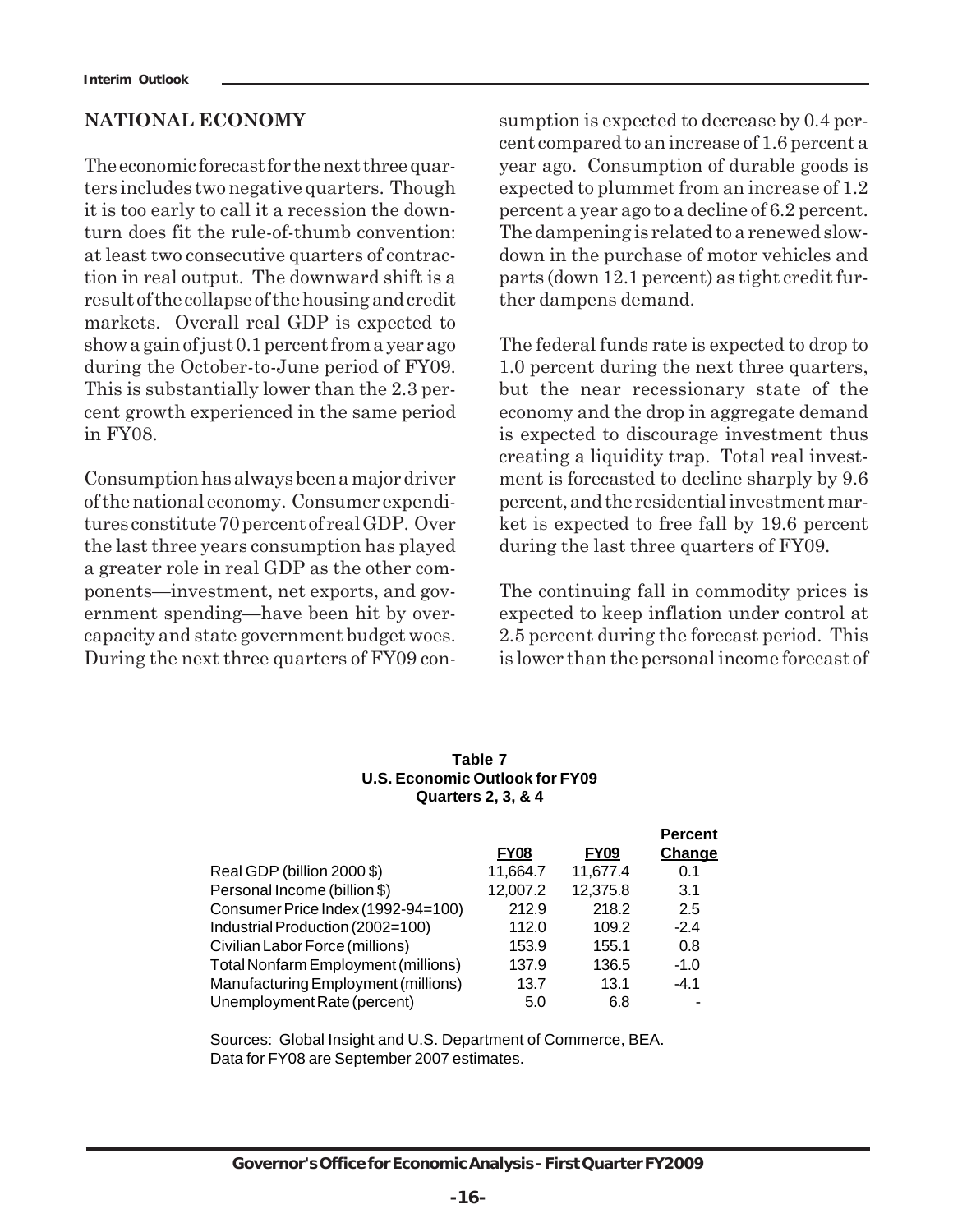percent and the anempty ment rate is ex<br>pected to reach 6.8 percent. Crude oil prices are expected to decline by 2.7 percent. Manu 3.1 percent. In the current outlook nonfarm employment is expected to decline by 1.0 percent and the unemployment rate is exare forecasted to average \$91.10 per barrel as OPEC countries cut production in the face of a drop in global consumption.

#### **STATE ECONOMY**

Kentucky is not immune to the downturn in the national economy. In the last three quarters of FY09 personal income is expected to grow by 3.4 percent and average \$138.8 billion. Wage and salary income constitutes about 53 percent of personal income and is expected to increase by 2.4 percent.

Kentucky's nonfarm employment is expected to decline by 0.8 percent during the final three quarters of FY09 resulting in a loss of 15,900 jobs. The goods producing sectors account for one-fifth of all employment and are expected to decline by 2.7 percent. Manufacturing employment is projected to drop by 3.4 percent and construction by 3.0 percent. Mining is the only industry in the goodsproducing category expected to show a gain in employment.

The service-providing industries account for about 65 percent of employment and are forecasted to contract by 0.6 percent with the loss of 7,500 jobs. The only area of growth in this sector is in educational services (up 1.4 percent). With the slowdown in the economy employment in business services is expected to decline by 2.6 percent. Employment in government—including federal, state, and local—is anticipated to rise by 0.4 percent.

#### **Table 8 Kentucky Economic Outlook for FY09 Quarters 2, 3, & 4**

|                                      |             |             | <b>Percent</b> |
|--------------------------------------|-------------|-------------|----------------|
|                                      | <b>FY08</b> | <b>FY09</b> | <b>Change</b>  |
| Total Personal Income (\$ millions)  | 134,310     | 138,839     | 3.4            |
| Wage & Salary Income (\$ millions)   | 72,479      | 74,232      | 2.4            |
| Total Nonfarm Employment (thousands) | 1,878.3     | 1,862.4     | $-0.8$         |
| <b>Contract Construction</b>         | 86.5        | 83.9        | $-3.0$         |
| Mining                               | 22.2        | 23.5        | 6.2            |
| Manufacturing                        | 251.3       | 242.9       | $-3.4$         |
| Trade, Transportation & Utilities    | 390.1       | 385.9       | $-1.1$         |
| Information                          | 30.2        | 29.4        | $-2.6$         |
| Finance                              | 94.1        | 93.9        | $-0.3$         |
| <b>Business Services</b>             | 182.3       | 177.6       | $-2.6$         |
| <b>Educational Services</b>          | 240.9       | 244.2       | 1.4            |
| Leisure and Hospitality Services     | 174.5       | 173.5       | $-0.6$         |
| <b>Other Services</b>                | 76.4        | 76.6        | 0.2            |
| Government                           | 329.7       | 331.1       | 0.4            |

Source: GOEA's Macromodel of Kentucky, October 2008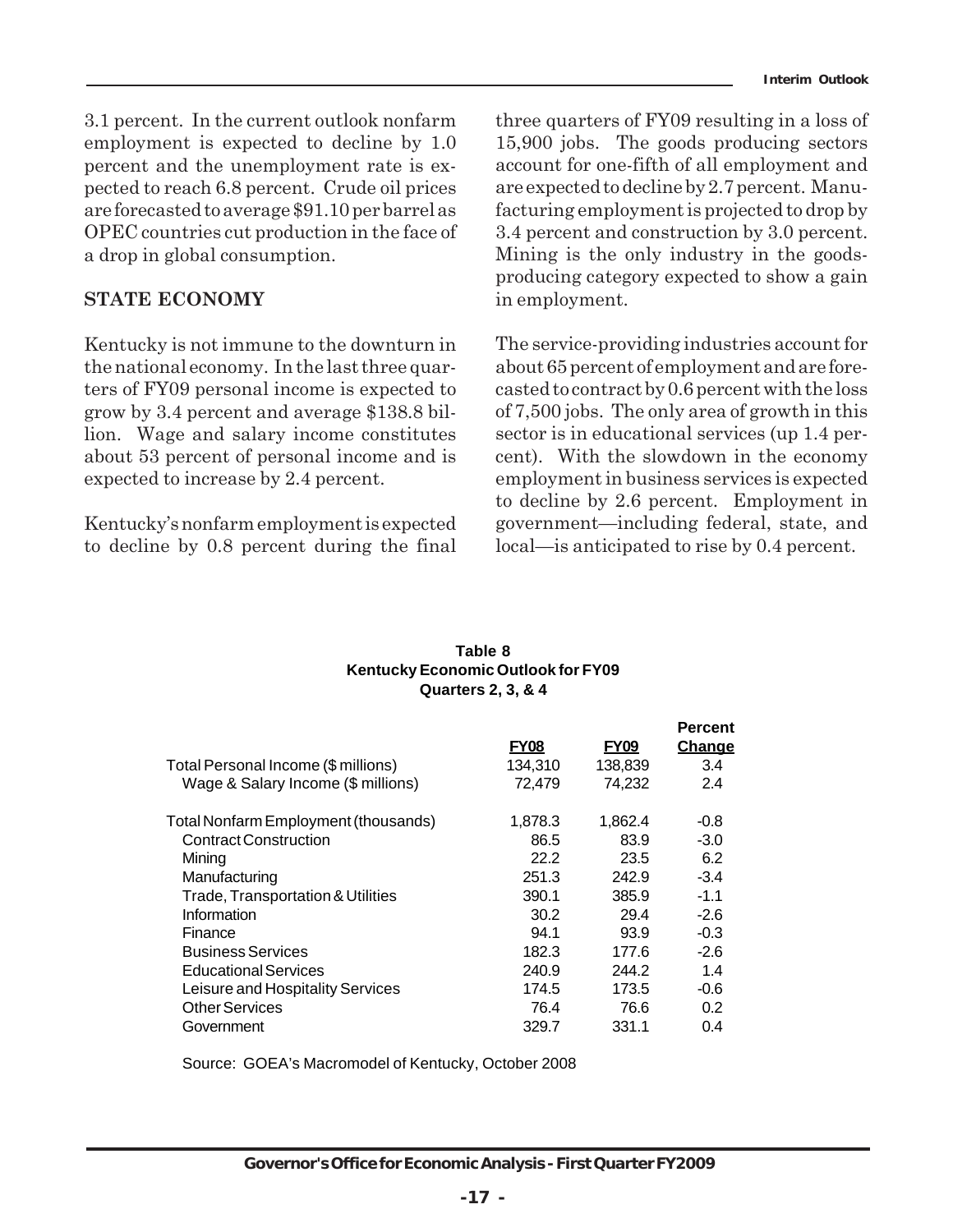This page intentionally left blank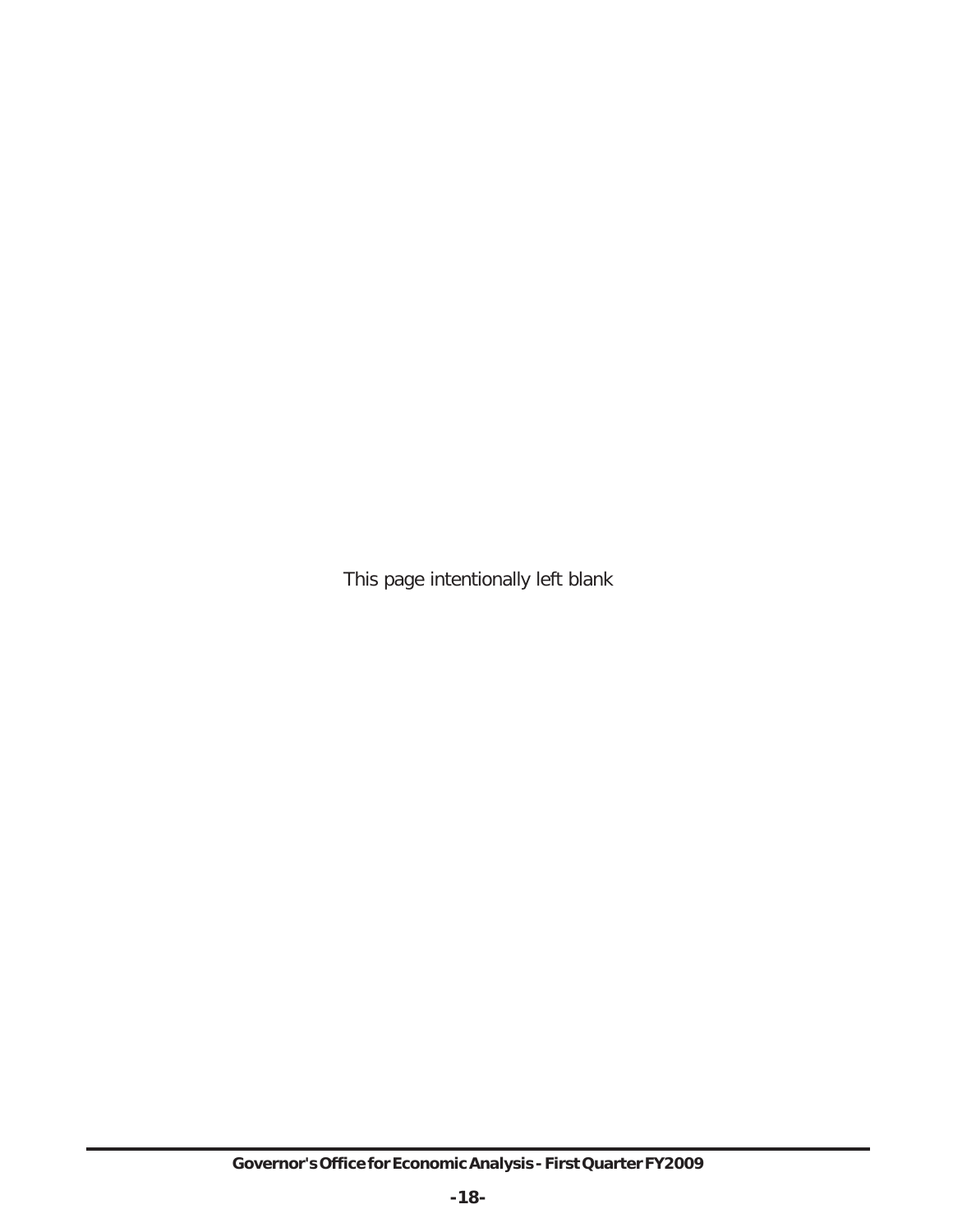## **APPENDIX**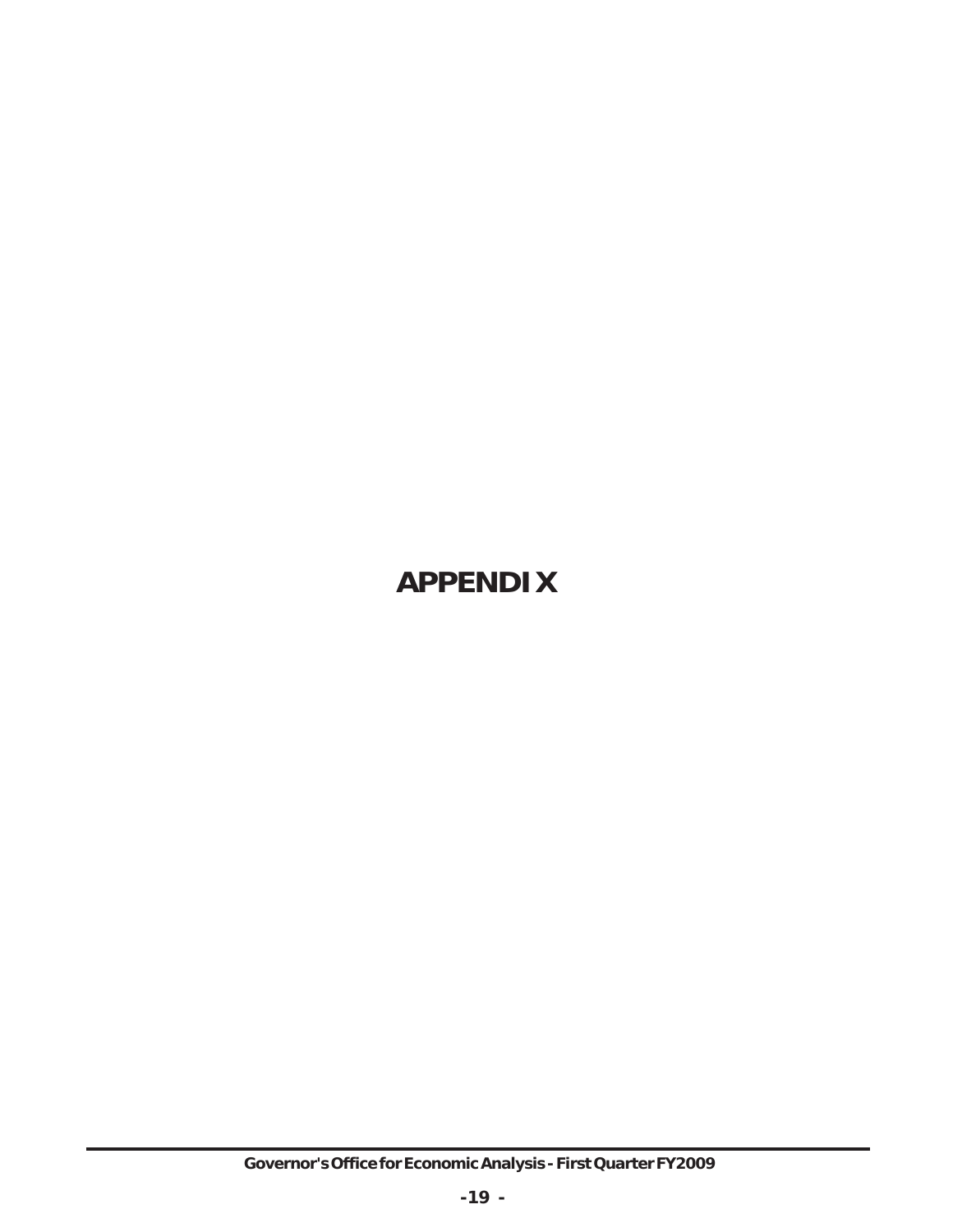|                                                           | <b>First Quarter</b><br>FY 2009 | <b>First Quarter</b><br>FY 2008 | $%$ Chg              |
|-----------------------------------------------------------|---------------------------------|---------------------------------|----------------------|
| <b>TOTAL GENERAL FUND</b>                                 | 2,084,910,078                   | 2,067,111,590                   | $0.9\%$              |
| <b>Tax Receipts</b>                                       | 2,020,580,152                   | 1,997,393,265                   | 1.2%                 |
| Sales and Gross Receipts                                  | 870,858,767                     | 840,733,564                     | $3.6\%$              |
| <b>Beer Consumption</b>                                   | 1,754,302                       | 1,841,929                       | $-4.8\%$             |
| <b>Beer Wholesale</b>                                     | 14,550,916                      | 14,195,303                      | 2.5%                 |
| Cigarette                                                 | 41,412,129                      | 43,773,840                      | $-5.4%$              |
| <b>Distilled Spirits Case Sales</b>                       | 27,683                          | 25,372                          | 9.1%                 |
| <b>Distilled Spirits Consumption</b>                      | 2,895,426                       | 2,564,003                       | 12.9%                |
| <b>Distilled Spirits Wholesale</b>                        | 7,138,166                       | 6,336,080                       | 12.7%                |
| Insurance Premium                                         | 31,198,941                      | 24,057,543                      | 29.7%                |
| Pari-Mutuel                                               | 607,836                         | 709.782                         | $-14.4%$             |
| Race Track Admission                                      | 121,628                         | 152,651                         | $-20.3%$             |
| Sales and Use                                             | 751,428,090                     | 728,207,530                     | 3.2%                 |
| Wine Consumption                                          | 375,761                         | 551,662                         | $-31.9%$             |
| Wine Wholesale                                            | 2,512,852                       | 2,660,279                       | $-5.5%$              |
| <b>Telecommunications Tax</b>                             | 14,562,276                      | 13,325,831                      | 9.3%                 |
| <b>OTP</b>                                                | 2,272,762                       | 2,331,758                       | $-2.5%$              |
| License and Privilege                                     | 104,553,209                     | 87,784,495                      | 19.1%                |
| Alc. Bev. License Suspension                              | 101,400                         | 318,770                         | $-68.2%$             |
| Coal Severance                                            | 72,674,552                      | 53,432,118                      | 36.0%                |
| <b>Corporation License</b>                                | 1,089,515                       | 1,902,281                       | $-42.7%$             |
| Corporation Organization                                  | 12,615                          | 88,057                          | $-85.7%$             |
| <b>Occupational Licenses</b>                              | 62,480                          | 40,595                          | 53.9%                |
| Oil Production                                            | 4,004,923                       | 2,039,617                       | 96.4%                |
| Race Track License                                        | 172,500                         | 186,575                         | $-7.5%$              |
| <b>Bank Franchise Tax</b>                                 | (3,376,114)                     | (45, 848)                       |                      |
| Driver License Fees                                       | 160,551                         | 176,915                         | $-9.2%$              |
| <b>Minerals Severance</b><br><b>Natural Gas Severance</b> | 4,190,886                       | 4,577,349                       | $-8.4%$<br>109.9%    |
|                                                           | 13,570,778<br>11,889,122        | 6,466,697<br>18,601,369         | $-36.1%$             |
| <b>Limited Liability Entity</b>                           |                                 |                                 |                      |
| Income<br>Corporation                                     | 959,032,081<br>82,372,047       | 986,684,703<br>163,972,164      | $-2.8%$<br>$-49.8\%$ |
| Individual                                                | 876,660,034                     | 822,712,539                     | 6.6%                 |
|                                                           |                                 |                                 |                      |
| Property                                                  | \$63,763,104                    | \$58,819,593                    | 8.4%                 |
| <b>Building &amp; Loan Association</b>                    | 228,467                         | 93,832                          | 143.5%               |
| General - Real                                            | 270,689                         | 576,149                         | $-53.0%$             |
| General - Tangible                                        | 37,703,936                      | 26,264,166                      | 43.6%                |
| Omitted & Delinquent<br><b>Public Service</b>             | 12,240,028                      | 19,557,415                      | $-37.4%$<br>4.7%     |
| Other                                                     | 12,738,260                      | 12,164,491                      |                      |
|                                                           | 581,724                         | 163,541                         | 255.7%               |
| Inheritance                                               | \$13,019,297                    | \$14,061,662                    | $-7.4\%$             |
| Miscellaneous                                             | \$9,353,695                     | \$9,309,248                     | 0.5%                 |
| <b>Legal Process</b>                                      | 6,180,588                       | 6,553,328                       | $-5.7%$              |
| T. V. A. In Lieu Payments                                 | 3,165,484                       | 2,755,921                       | 14.9%                |
| Other                                                     | 7,623                           | 0                               |                      |
| Nontax Receipts                                           | \$64,610,930                    | \$67,977,075                    | $-5.0%$              |
| <b>Departmental Fees</b>                                  | 6,216,916                       | 7,352,300                       | $-15.4%$             |
| <b>PSC Assessment Fee</b>                                 | 9,354,102                       | 10,529,657                      | $-11.2%$             |
| <b>Fines &amp; Forfeitures</b>                            | 7,372,509                       | 7,616,003                       | $-3.2%$              |
| Interest on Investments                                   | 1,155,631                       | 436,629                         | 164.7%               |
| Lottery                                                   | 43,000,000                      | 41,500,000                      | 3.6%                 |
| Sale of NO <sub>x</sub> Credits                           | 0                               | 0                               |                      |
| Miscellaneous                                             | (2,488,228)                     | 542,485                         |                      |
| Redeposit of State Funds                                  | (\$281,005)                     | \$1,741,250                     |                      |

#### **KENTUCKY STATE GOVERNMENT - GENERAL FUND REVENUE**